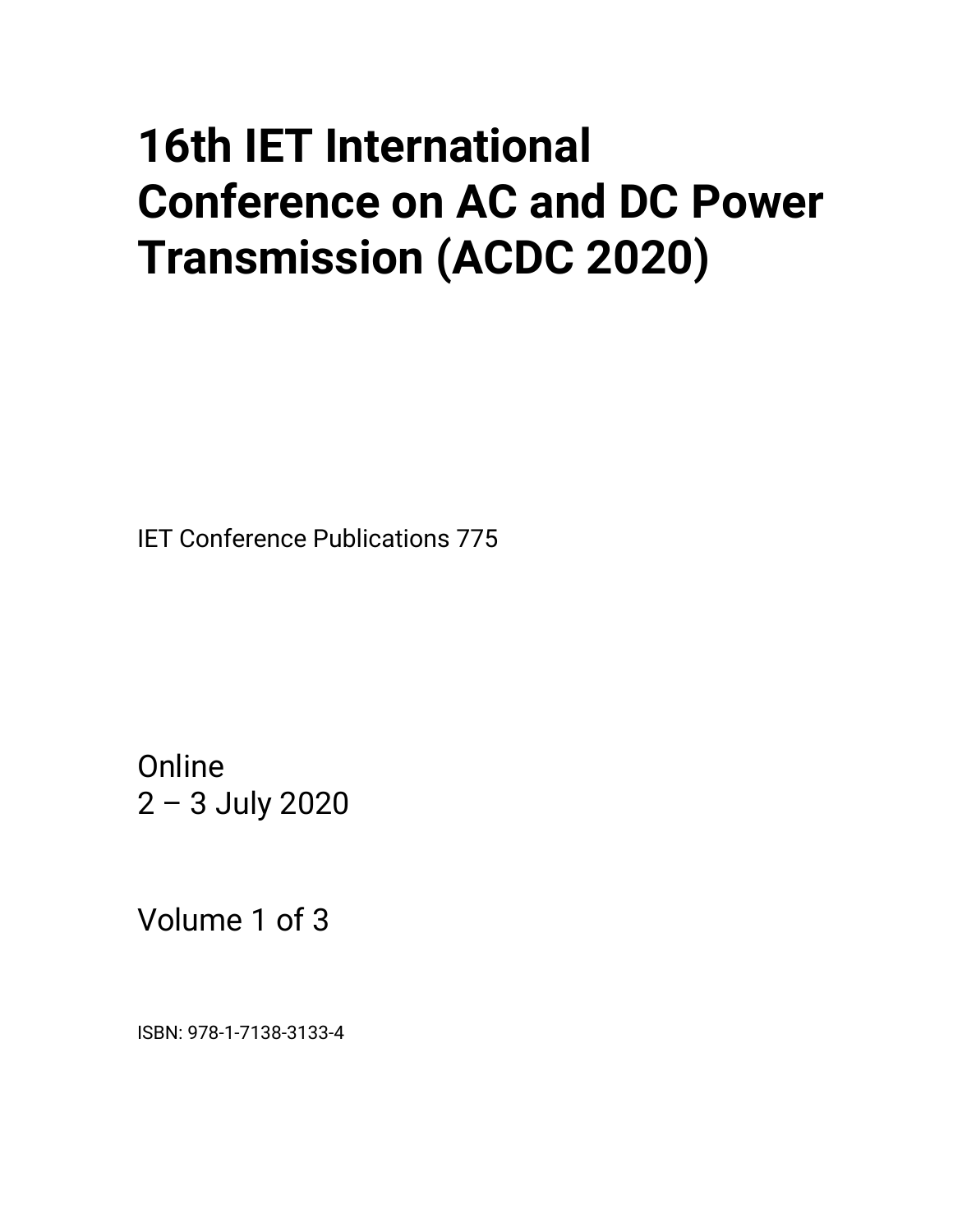**Printed from e-media with permission by:**

Curran Associates, Inc. 57 Morehouse Lane Red Hook, NY 12571



**Some format issues inherent in the e-media version may also appear in this print version.**

Copyright© (2020) by the Institution of Engineering and Technology All rights reserved.

Printed with permission by Curran Associates, Inc. (2021)

For permission requests, please contact the Institution of Engineering and Technology at the address below.

Institution of Engineering and Technology P. O. Box 96 Stevenage, Hertfordshire U.K. SG1 2SD

Phone: 01-441-438-767-328-328 Fax: 01-441-438-767-328-375

[www.theiet.org](http://www.theiet.org/)

#### **Additional copies of this publication are available from:**

Curran Associates, Inc. 57 Morehouse Lane Red Hook, NY 12571 USA Phone: 845-758-0400 Fax: 845-758-2633 Email: curran@proceedings.com Web: www.proceedings.com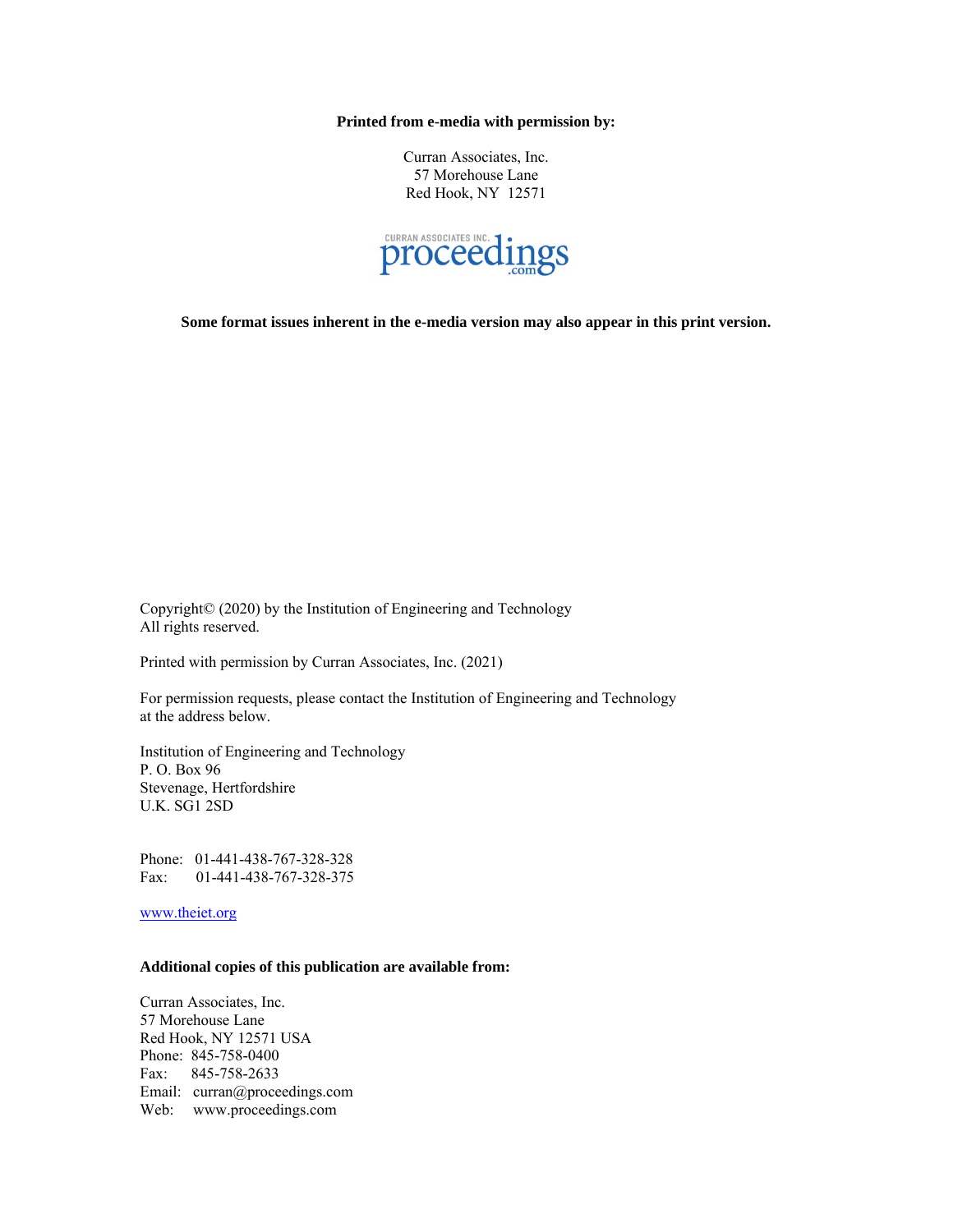## **TABLE OF CONTENTS**

#### **VOLUME 1**

| MULTI-FUNCTIONAL OPERATION OPTIMIZATION CONFIGURATION OF ENERGY<br>W. Wei, X. Chang, L. Jiang, X. Li, T. Zheng, L. Tang, C. Liu                                                                         |  |
|---------------------------------------------------------------------------------------------------------------------------------------------------------------------------------------------------------|--|
| ACCURATE SELECTION METHOD OF NEUTRAL GROUNDING RESISTANCE IN URBAN<br>L. Xiao, F. Chunju, Z. Chaoyang, G. Li, X. Shengli, F. Yongyu                                                                     |  |
| J. Li, C. Wang, F. Luo, G. Song                                                                                                                                                                         |  |
| DC CONDUCTIVITY CHARACTERISTICS OF PEEK MATERIAL AT DIFFERENT<br>Z. Lin, P. Wu, Y. Zhang, P. Zhang                                                                                                      |  |
| ACQUIRING THE SAMPLE DATA OF SINGLE-PHASE ARC GROUNDING FAULT IN<br>B. Wang                                                                                                                             |  |
| DIGITAL-ANALOG HYBRID DYNAMIC SIMULATION TEST METHOD AND PLATFORM<br>Y. Gao, B. Yang, Z. Mi, D. Liu, H. Ma, C. Lin                                                                                      |  |
| COMPREHENSIVE EVALUATION OF WIRING MODE OF DISTRIBUTION NETWORK IN<br>C. Huang, Z. Zhu, Y. Cao, Z. Liu, J. Shi                                                                                          |  |
| STUDY ON THE INFLUENCE OF CONDUCTIVE DEFECTS OF COMPOSITE INSULATORS<br>L. Xinglie, F. Yuqun, P. Yong, Q. Weinan                                                                                        |  |
| STRAY INDUCTANCE EXTRACTION METHOD BASED ON INTERRUPTING TRANSIENT<br>PROCESS FOR POWER ELECTRONIC COMPONENT IN HYBRID DC CIRCUIT BREAKER  43<br>C. Gao, Y. Wu, S. Peng, Y. Wu, F. Yang, M. Rong, Q. Yi |  |
| H. Zhai, F. Yang, Y. Xu, J. Liu, L. Huang, T. Liu, X. Hao                                                                                                                                               |  |
| REAL-TIME HETEROGENEOUS SIMULATION SYSTEM FOR LARGE-SCALE WIND<br>J. Zhang, X. Rao, Q. Mu, Y. Xiang, G. He                                                                                              |  |
| AUDIBLE NOISE MEASUREMENT AND DISTRIBUTION CHARACTERISTICS ANALYSIS<br>F. Chu, X. Ni, H. Lin, Y. Zhao, J. Li, S. Jiang, Q. Zhao, X. Lei, X. Wu                                                          |  |
| RESEARCH ON CONFIGURATION OF CURRENT LIMITING REACTOR IN MULTI-<br>C. Xing, X. Xi, X. He, M. Liu, S. Li                                                                                                 |  |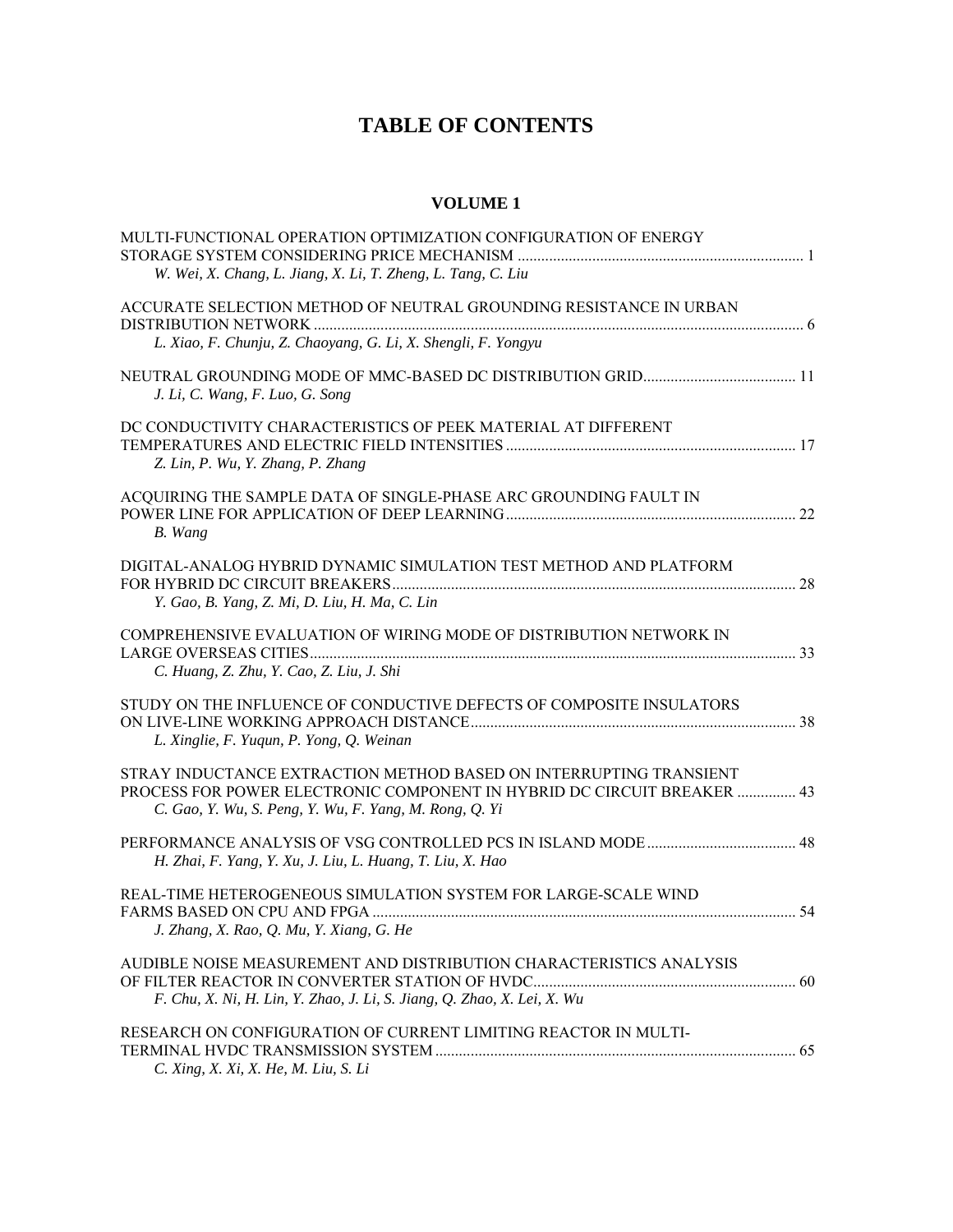| TRANSFORMATION SCHEME OF NEUTRAL GROUNDING MODE FOR DISTRIBUTION<br>Z. Chaoyang, L. Xiao, G. Li, X. Shengli, F. Yongyu                                                          |  |
|---------------------------------------------------------------------------------------------------------------------------------------------------------------------------------|--|
| INFLUENCE OF DEFECTS ON ELECTRIC FIELD DISTRIBUTION OF GIS BASIN<br>X. Yang, H. S. Jiang, J. Zhang, K. Ji, J. Xie, S. R. Qin                                                    |  |
| STUDY ON MOA HEAT DISSIPATION CHARACTERISTICS AND INFLUENCING<br>C. Li, Y. Qiu, J. Guo                                                                                          |  |
| MODEL COMPARISON AND PARAMETER DESIGN OF STATCOM IN<br>R. Huang, M. Guo, Y. Chen, M. Zhu, Y. Ruan, A. Pang                                                                      |  |
| SINGLE-TERMINAL TRAVELING WAVE LINE SELECTION IN DC DISTRIBUTION<br>W. Su, J. Yang, Y. Jia, X. Xiao, R. Liu, X. Si                                                              |  |
| ASSESSMENT OF PERFORMANCE FOR POWER SYSTEM OPERATION WITH<br>T. Luo, J. Zhu, S. Li, Z. Chen                                                                                     |  |
| RESEARCH ON NUMERICAL CALCULATION METHOD AND APPLICATION OF<br>J. Deng, Z. Xie, H. Zhou, J. Zhang, C. Liang, Z. Pan, Q. Liu                                                     |  |
| NON-DESTRUCTIVE EVALUATION OF NANOPARTICLES DISPERSION IN<br>NANOCOMPOSITE DIELECTRICS BASED ON NONLINEAR ULTRASONIC METHOD 112<br>W. Fang, H. Wang, L. Cheng, L. Yang, R. Liao |  |
| WATER ABSORPTION, LOW-MOLECULAR DISSOLUTION AND MOISTURE-INDUCED<br>H. Tao, H. Jiang, Q. Yu, S. Yu, Z. Zeng                                                                     |  |
| DISCUSSION ON THE APPLICATION PROSPECT OF A NEW FIELD INSTALLATION IED<br>G. Liu, X. Zhao, P. Xie, J. Xiong                                                                     |  |
| H. Zeng, D. Yang, X. Pan, Y. Chen, F. Chen, P. Zou                                                                                                                              |  |
| Z. Lei, S. Di, L. Hualiang, W. Lei, Q. Shanshan                                                                                                                                 |  |
| SELECTION METHOD AND APPLICATION OF AUGMENTED CAPACITY CONDUCTORS<br>B. Liu, R. Zhang, B. Li                                                                                    |  |
| TRANSIENT JUNCTION TEMPERATURE PREDICTION OF IEGT IN MODULAR<br>L. Xiao, Y. Zhao, B. Ji, X. Song, Z. Wang                                                                       |  |
| REDUCED-ORDER MODELLING METHOD FOR A THREE-PHASE HIGH-GAIN DC-DC<br>F. Wang, Y. Wang, Z. Guo, X. Tian, Y. Dong                                                                  |  |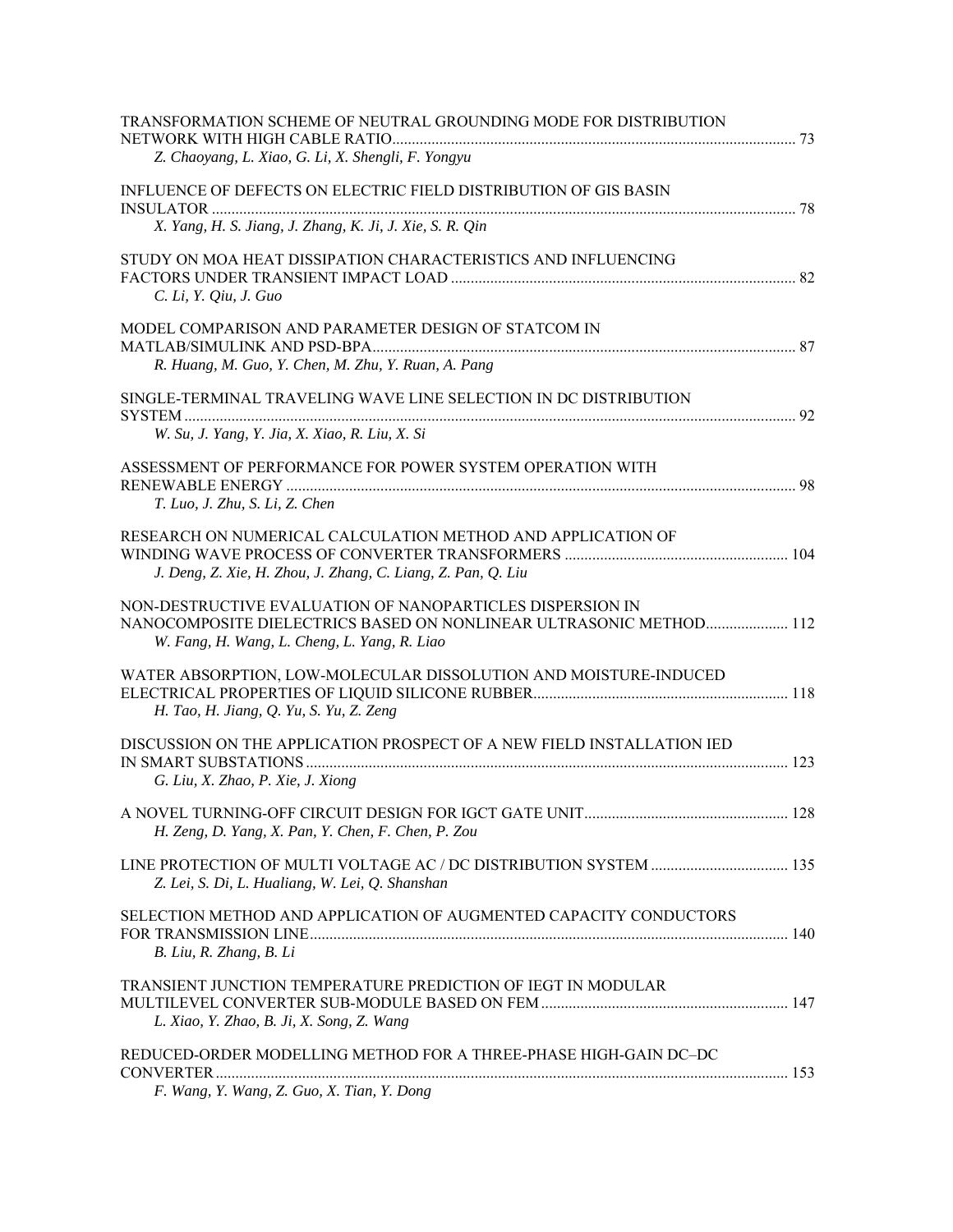| ANALYSIS OF VALIDITY AND UNCERTAINTY ABOUT THE TEMPERATURE RISE TEST<br>F. Lü, W. Zhang, S. Wang                                                                                                          |  |
|-----------------------------------------------------------------------------------------------------------------------------------------------------------------------------------------------------------|--|
| TRANSIENT OVER-VOLTAGE ANALYSIS OF THE TRANSMISSION SYSTEM THAT<br>T. Wang, S. Ma, M. Wang, S. Zeng                                                                                                       |  |
| RESEARCH ON ELECTRICAL CAPACITANCE TOMOGRAPHY TECHNOLOGY USED IN<br>T. Gao, S. Chen, H. Wang, C. Mei, C. Li, M. Wang, L. Wang                                                                             |  |
| WIDE INPUT/OUTPUT CONTROL METHOD FOR A BIDIRECTIONAL SERIES<br>Z. Guo, Y. Wang, F. Wang, X. Tian, Y. Dong                                                                                                 |  |
| THE INFLUENCING FACTORS OF CONTACT RESISTANCE OF BUSBAR CONNECTORS  178<br>S. Yang, Y. Xu, L. Xie, X. Wei, Z. Jia, X. Wang                                                                                |  |
| RESEARCH ON THE ENERGY CHARACTERISTICS OF THE POTENTIAL TRANSFER<br>CURRENT OF UHV AC TRANSMISSION LINE ALONG THE TENSION-PROOF STRING 183<br>W. Tian, F. Daorui, L. Peng, P. Yong, F. Chunhua, P. Ziheng |  |
| A NOVEL VIRTUAL SYNCHRONOUS CONTROL OF VSC BASED HVDC TRANSMISSION<br>W. Huang, X. Yuan, H. Rao, Y. Li, Y. Li, F. Peng                                                                                    |  |
| PATTERN RECOGNITION OF PARTIAL DISCHARGE BASED ON DEEP LEARNING  193<br>B. Ding, J. Liu, J. Chen, Y. Zhou, Z. Zhou, Y. Zhang, L. Zhang, G. Li, J. Yuan, W. Li                                             |  |
| S. Zhang, Z. Zhang, Z. Zhang, L. Kang, X. Wang, C. Tan                                                                                                                                                    |  |
| EXPERIMENTAL STUDY ON V-A CHARACTERISTICS OF AC AND DC METAL OXIDE<br>Y. Qiu, L. Chao, Z. Ma, J. Guo                                                                                                      |  |
| TOPOLOGICAL STRUCTURE AND OPTIMAL DESIGN OF DC STEP-UP COLLECTION<br>L. Sun, W. Huang, N. Tai                                                                                                             |  |
| PATTERN RECOGNITION OF PARTIAL DISCHARGE ULTRAHIGH FREQUENCY SIGNAL<br>H. Shuai, W. Bowen, Z. Guichi, W. Guanzhen, Y. Haotian, G. Fei, Y. Hui                                                             |  |
| RESEARCH ON PASSIVE TRIGGER TECHNOLOGY OF THYRISTOR CONTROLLABLE<br>F. Li, G. Qiao, S. Chen, Y. Jin, G. Zhao, W. Li, Q. Shi, Q. Feng                                                                      |  |
| TEST AND SIMULATION RESEARCH ON TEMPERATURE RISE RELATIONSHIP<br>H. Xia, L. Xu, D. Ding, Y. Guan                                                                                                          |  |
| THERMAL NETWORK MODEL OF MULTICHIP PP IEGT CONSIDERING THE THERMAL                                                                                                                                        |  |
| S. Dai, Y. Zhao, B. Ji, X. Song, Z. Wang, G. Li                                                                                                                                                           |  |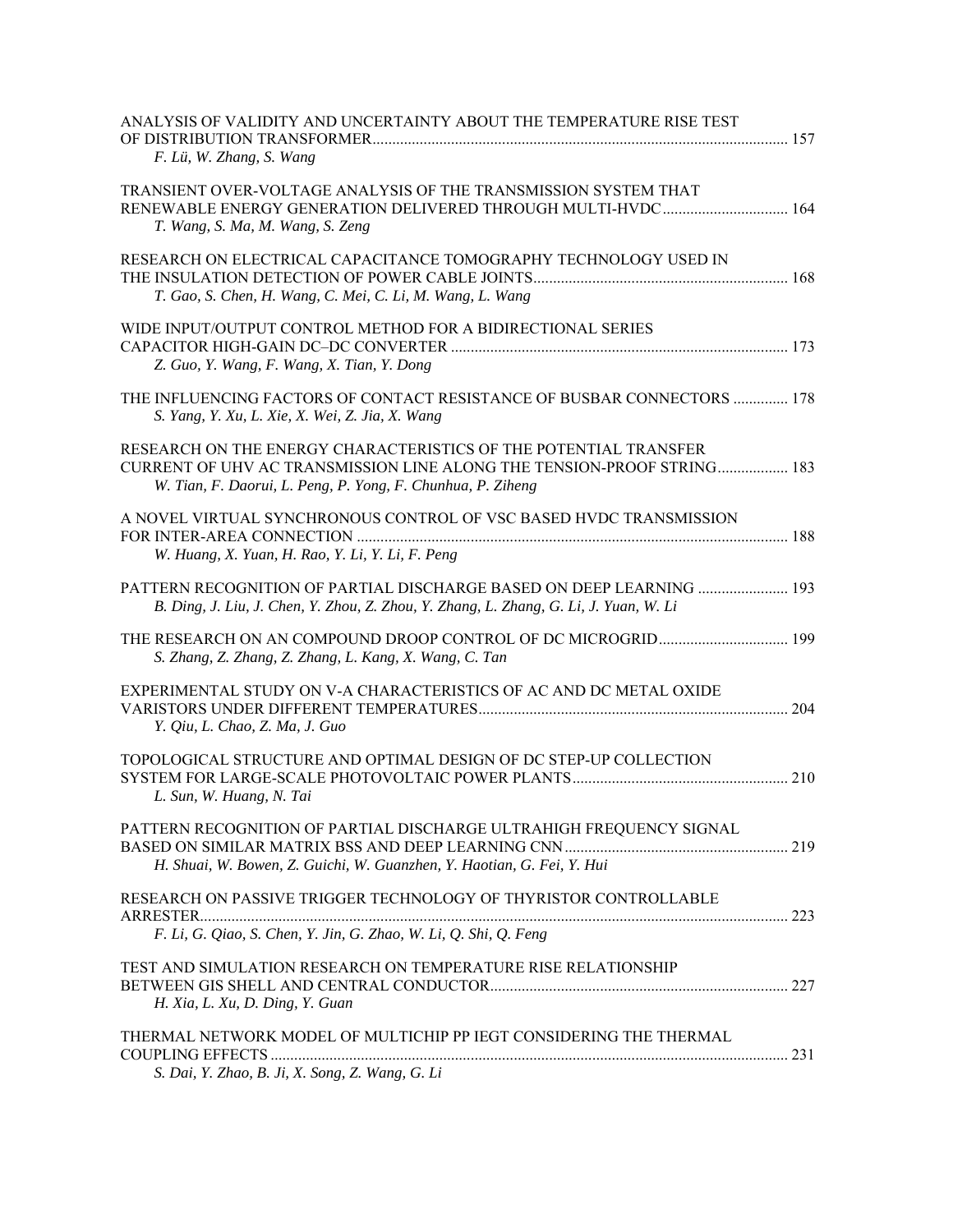| RESEARCH OF DIGITAL TWIN IN POWER SYSTEM OPTIMIZATION-TAKE OFFSHORE                                                                                                              |     |
|----------------------------------------------------------------------------------------------------------------------------------------------------------------------------------|-----|
| Q. Yu, A. Li, Z. Jiang, Z. Tao, G. Long, Y. Liu<br>ON ACCURACY AND APPLICABILITY OF OFFLINE AND ONLINE-OPERATION-DATA-<br>Y. Xu, S. Xu, Y. Wang, Q. Mu, X. Zhang, D. Xu          |     |
| IMPEDANCE MODEL-BASED STABILITY ANALYSIS OF GRID-CONNECTED<br>W. Liu, X. Xie, C. Yin, X. Li                                                                                      |     |
| Y. Chen, R. Preece, M. Barnes                                                                                                                                                    |     |
| FPGA-BASED RESOURCE-AWARE SOLUTIONS FOR SPARSE MATRICE IN REAL-TIME<br>G. Xiong, J. Zhang, G. He                                                                                 | 261 |
| A RESTART/RECLOSE METHOD BASED ON LOW CURRENT INJECTION FOR MMC<br>C. Wang, J. Zhang, S. Chen, G. Song                                                                           |     |
| CNN BASED ACCURATE FAULT LOCATION METHOD IN DISTRIBUTION NETWORK  274<br>L. Yu, Q. Xu, X. Wang, Z. Jiao                                                                          |     |
| DESIGN AND TRIAL PRODUCTION OF A 500 KV GIS AND GIL BUS INTERNAL FAULT<br>Z. Xie, J. Deng, Q. Liu, C. Liang, Z. Pan, J. Zhang, H. Zhou                                           |     |
| OPTIMIZATION OF DROOP CONTROL COEFFICIENT OF MULTI-TERMINAL FLEXIBLE<br>HVDC SYSTEM BASED ON GRADIENT OPTIMIZATION OF LAGRANGE MULTIPLIER<br>A. Zhang, H. Xing, S. Ren, D. Zhang |     |
| A PLANNING APPROACH FOR AC/DC SENDING-END HYBRID POWER GRID WITH<br>X. Zhang, Y. Li, P. Ji, M. Han                                                                               |     |
| STUDY ON THE INFLUENCE OF ARC ON OIL FLOW RATE DURING SWITCHING<br>X. Wu, H. Yang, R. Yin, G. Ding, C. Zhang, J. Wu                                                              |     |
| STUDY ON LONG-TERM POLLUTION CHARACTERISTICS OF UHVDC LINES UNDER<br>T. Liang, H. Ruiping, Z. Jun, L. Shitao, L. Xiaoguang, W. Jin, G. song, L. Ming, Y. Ziwei                   |     |
| IDENTIFYING RESISTIVITY-DEPTH INFORMATION OF STRATIFIED MEDIA BY USING<br>S. Ai, D. Hou, H. Ni, Y. Huang, Y. Ren, J. Zou                                                         |     |
| DESIGN OF SERIES RESONANT HIGH VOLTAGE CAPACITOR CHARGING POWER<br>Q. Wang, Y. Gao, C. Liang, J. Zhao                                                                            |     |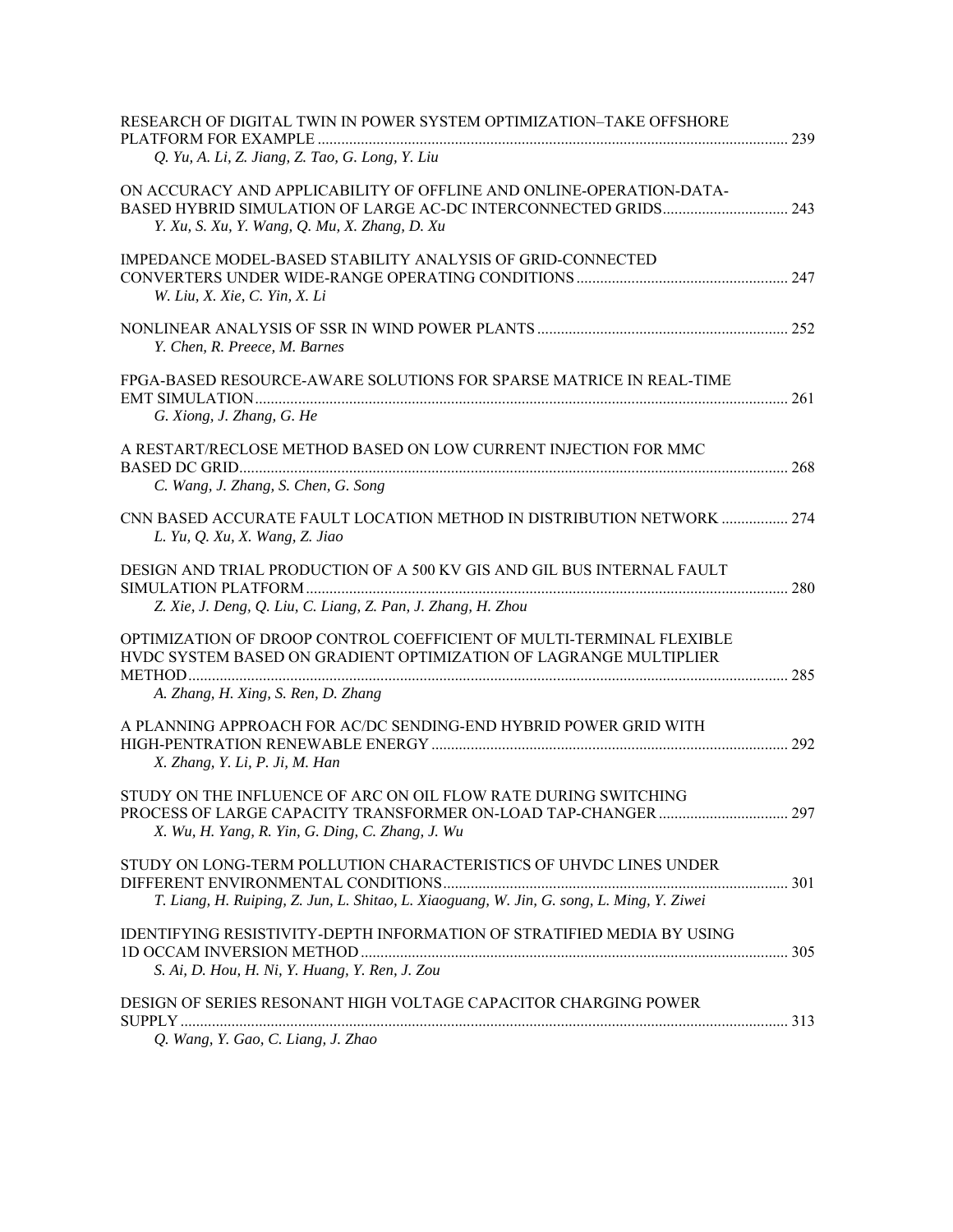| ELECTRIC FIELD ANALYSIS OF BASIN-TYPE INSULATORS USED IN HVDC GIL                                                           |       |
|-----------------------------------------------------------------------------------------------------------------------------|-------|
| Y. Lu, H. Tian, R. Hu, J. Zhong, S. Tan, P. Liu, Z. Peng                                                                    |       |
| ANALYSIS OF REACTIVE POWER SUPPORT OF BACK-TO-BACK VSC-HVDC TO AC                                                           |       |
| L. He                                                                                                                       |       |
| RELIABILITY EVALUATION OF TYPICAL STRUCTURES OF MEDIUM VOLTAGE<br>W. Pan, Z. Li, Q. Wang                                    |       |
| INVESTIGATION ON FAULT ENERGY DISSIPATION FOR MVDC DISTRIBUTION                                                             | . 344 |
| S. Peng, Y. Wu, C. Gao, Y. Wu, F. Yang, M. Rong, Z. Si, Y. Zhang                                                            |       |
| OVERVOLTAGE SIMULATION AND ANALYSIS OF RESONANT SWITCH IN VSC-MTDC                                                          |       |
| Y. Zheng, L. Xu, S. Huang, C. Gong, C. Li, X. Shao, J. Lin                                                                  |       |
| RESEARCH ON THE INFLUENCE FACTORS OF LIGHTNING OVERVOLTAGES OF<br>L. Zhang, W. Shi, T. Lei, Y. Yin, T. Lu                   |       |
| AN IGBT JUNCTION TEMPERATURE EVALUATION MODEL FOR DC INTERRUPTION                                                           |       |
| W. Zhuang, Y. Wu, Y. Wu, F. Yang, M. Rong, Q. Yi, Z. Si, Y. Zhang                                                           |       |
| RESONANCE CHARACTERISTIC ANALYSIS OF FLEXIBLE DC DISTRIBUTION                                                               |       |
| K. Cui, L. Qu, Z. Yu, W. Zhou, R. Zeng                                                                                      |       |
| ANALYSIS OF BREAKING OVERVOLTAGE CHARACTERISTICS OF DC CIRCUIT                                                              |       |
| L. Qu, X. Xiao, Z. Yu, J. Liu, K. Cui, Y. Zhao, R. Zeng                                                                     |       |
| A FAST METHOD FOR CALCULATING POWER FLOW OF METRO TRACTION POWER                                                            |       |
| C. Zhang, H. Li, W. Luo, H. Liu                                                                                             |       |
| MODELLING OF TRANSMISSION TOWER CONSIDERING THE SURGE RESPONSE OF<br>W. Zaimuran, Z. Li, Z. Liu, Z. Zhang, W. Xie, B. Zhang |       |
|                                                                                                                             |       |
| RECOGNITION OF MAIN ELECTRICAL EQUIPMENT IMAGES BASED ON YOLOV3  402<br>L. Niu, S. Wang, F. Lü                              |       |
| FAULT ANALYSIS AND OPERATION MAINTENANCE STRATEGY OF AC FILTER                                                              |       |
| O. Cong and M. Yongchang                                                                                                    |       |
| PILOT PROTECTION SCHEME OF FLEXIBLE DC TRANSMISSION LINE BASED ON<br>Y. Yuan, X. Kang, H. Liao, P. Yu                       |       |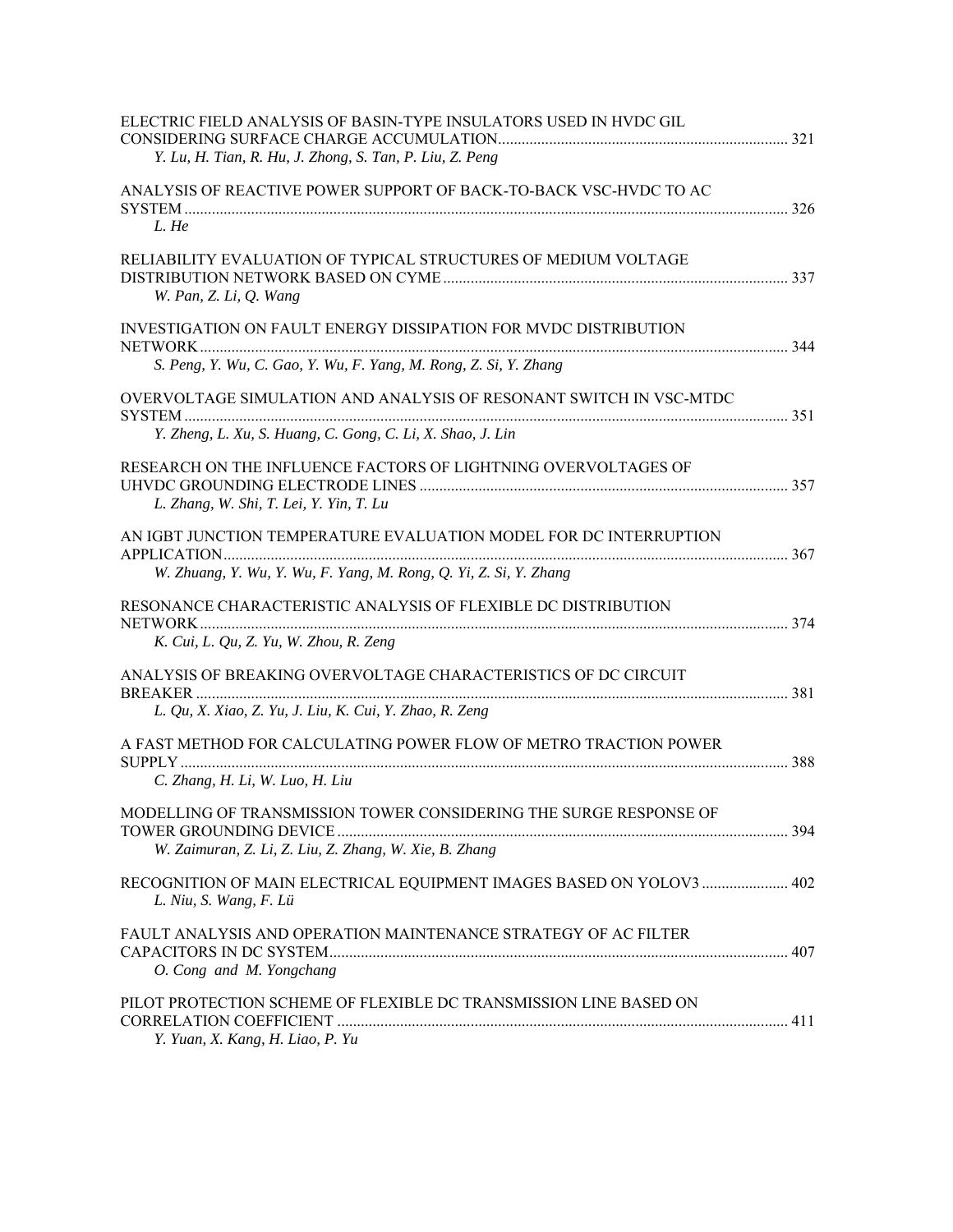| RESEARCH ON STABILITY CHARACTERISTICS OF LARGE POWER SUPPLY THROUGH<br>UHV AC CHANNEL AND CONTROL TECHNOLOGY IMPROVING TRANSMISSION                                          |     |
|------------------------------------------------------------------------------------------------------------------------------------------------------------------------------|-----|
| P. Wu, S. Zhang, J. Zhang, D. Yang, X. Chu, B. Zheng, D. Huang, H. Chang                                                                                                     |     |
| SMALL DISTURBANCE STABILITY ANALYSIS OF UHVDC HIERARCHICAL<br>CONNECTION MODE SYSTEM BASED ON JACOBIAN TRANSFER FUNCTION MATRIX  422<br>W. Lin, J. Yi, Z. Sun, F. Yu, X. Ren |     |
| DYNAMIC INTERACTION CHARACTERISTICS OF AC/DC SUBNET BASED ON<br>Z. Han, J. Zheng, W. Zhao                                                                                    |     |
| ENERGY MANAGEMENT STRATEGY FOR DISTRIBUTION NETWORK OF MULTIPLE<br>C. Qing, Y. Hu, N. Tai, X. Xu                                                                             | 433 |
| ANALYSIS OF CONTAMINATION CHARACTERISTICS OF CONVERTER STATION AND<br>W. Li, X. Tang, Z. Shen, Z. Zeng, L. Luo                                                               |     |
| STATIC SECURITY ASSESSMENT ACCORDING TO N-1 CRITERION FOR<br>Y. Liu, Y. Lei, S. Peng, Z. Zhang, S. Zhang                                                                     |     |
| OVERVIEW OF RESEARCH ON MODELLING AND PARAMETER IDENTIFICATION OF<br>Q. Zhao, L. Wu, X. Wang, S. Sheng, Z. Feng                                                              |     |
| RESEARCH AND ANALYSIS ON THE CHARACTERISTICS OF HIGH SPEED<br>Z. Jianying, W. Yabo, S. Keke, T. Shengwu, D. Xiaohui, W. Jianwei                                              |     |
| STABILITY ANALYSIS OF BIDIRECTIONAL CASCADED CONVERTERS AND<br>X. Guan, C. Liu, D. Wang                                                                                      |     |
| INFLUENCE OF DISTRIBUTED NATURAL GAS ENERGY ON THE STABILITY OF SMALL<br>K. Tan, L. Zhang, W. Kang, Y. Wang                                                                  |     |
| OPTIMAL COORDINATED CONTROL OF STEADY-STATE VOLTAGE STABILITY IN<br>O. Sha and W. Zhang                                                                                      |     |
| Z. Chen, Y. Li, M. Cui, X. Yang                                                                                                                                              |     |
| H. Li, X. Fan, S. Liu                                                                                                                                                        |     |
| PMU ERROR ANALYSES AND EFFECTS ON LINEAR STATE ESTIMATION BASED ON<br>H. Ye, W. Song, Y. Cui, W. Wang, C. Lu, J. Lin                                                         |     |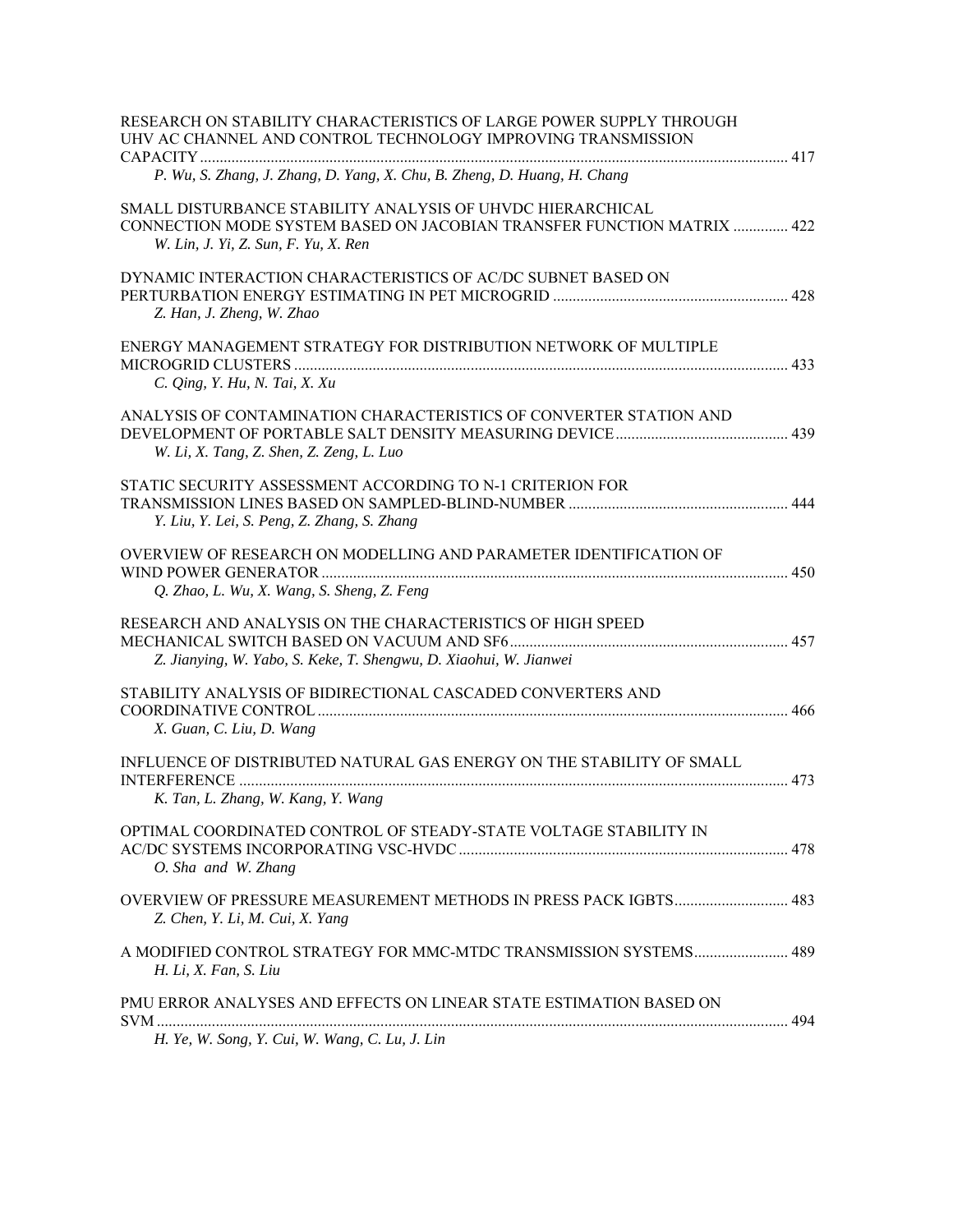| DEVELOPMENT AND EXPERIMENTAL RESEARCH OF THREE-PHASE ELECTRIC<br>L. Wang, R. Zhou, J. Gao, J. Zhao, Z. Wang, F. Guo                                                                               |  |
|---------------------------------------------------------------------------------------------------------------------------------------------------------------------------------------------------|--|
| RESILIENCE ASSESSMENT OF DISTRIBUTION NETWORK CONSIDERING OPERATION<br>S. Zhang, Y. Yang, W. Pei, T. Xiao, H. Xiao, L. Kong                                                                       |  |
| INVESTIGATION ON THE INSULATING PROPERTIES OF FRP COMPOSITES CROSS<br>J. Dai, Y. Jia, H. Zhao, S. Song, Z. Li, X. Wu                                                                              |  |
| FRT DYNAMIC ANALYSIS AND STABILITY ENHANCEMENT OF MMC-HVDC<br>M. Zhu, W. Li, J. Qi, F. Sun                                                                                                        |  |
| STUDY ON THE ECONOMY OF ZERO EMISSION TRANSFORMATION OF SMALL COAL-<br>FIRED POWER PLANT BASED ON SOFC AND EV BATTERY CASCADE UTILIZATION  527<br>S. Li, Y. Hu, L. Xiang, Y. Hu, Y. Zhou, Y. Chen |  |
| AN IMPROVED DROOP CONTROL STRATEGY FOR ACCURATE CURRENT SHARING<br>X. Tian, Y. Wang, F. Wang, Z. Guo, Y. Dong                                                                                     |  |
| ARTIFICIAL INTELLIGENCE MODEL FOR TRANSFORMER FAULT DIAGNOSIS USING<br>L. Wang, T. Littler, X. Liu                                                                                                |  |
| STREAMER CHARACTERISTICS OF TIO2 NANOFLUID/PRESSBOARD SYSTEM WITH<br>L. Wang, N. Dang, R. Zhou, J. Zhao, J. Gao                                                                                   |  |
| PROTECTION CONFIGURATION IN DISTRIBUTION NETWORK WITH DISTRIBUTED PV<br>. 550<br>L. Yu, C. Yang, T. Zheng                                                                                         |  |
| DEVELOPMENT OF EMERGENCY TOWER FOR FAST RECORVERY OF UHVDC<br>Z. J. Chang, F. Zuo, H. S. Guerra, I. E. Santos                                                                                     |  |
| RESEARCH ON INSULATION COORDINATION OF UHV HALF-WAVELENGTH POWER<br>L. Zhang, C. Zhang, W. Shi, B. Zhang                                                                                          |  |
| FAULT ANALYSIS FOR LIGHTNING STROKE-CAUSED STRING FRACTURE OF 500 KV<br>T. Zheng, C. Zhou, L. Zhou, Di Zheng, Te Li, Z. Wang                                                                      |  |
| INFLUENCE OF WIND-SAND EROSION ON THE ELECTRIC FIELD OF FITTINGS IN 750<br>Y. Lu, Z. Wu, R. Hu, J. Wu, W. Han, P. Liu, Z. Peng                                                                    |  |
| ASSET MANAGEMENT OF POWER TRANSFORMER: OPTIMIZATION OF<br>TRANSFORMER LIFTIME COST BASED ON QUALITY MANAGEMENT STRATEGY  578<br>P. Xie, L. Li, Y. Hao                                             |  |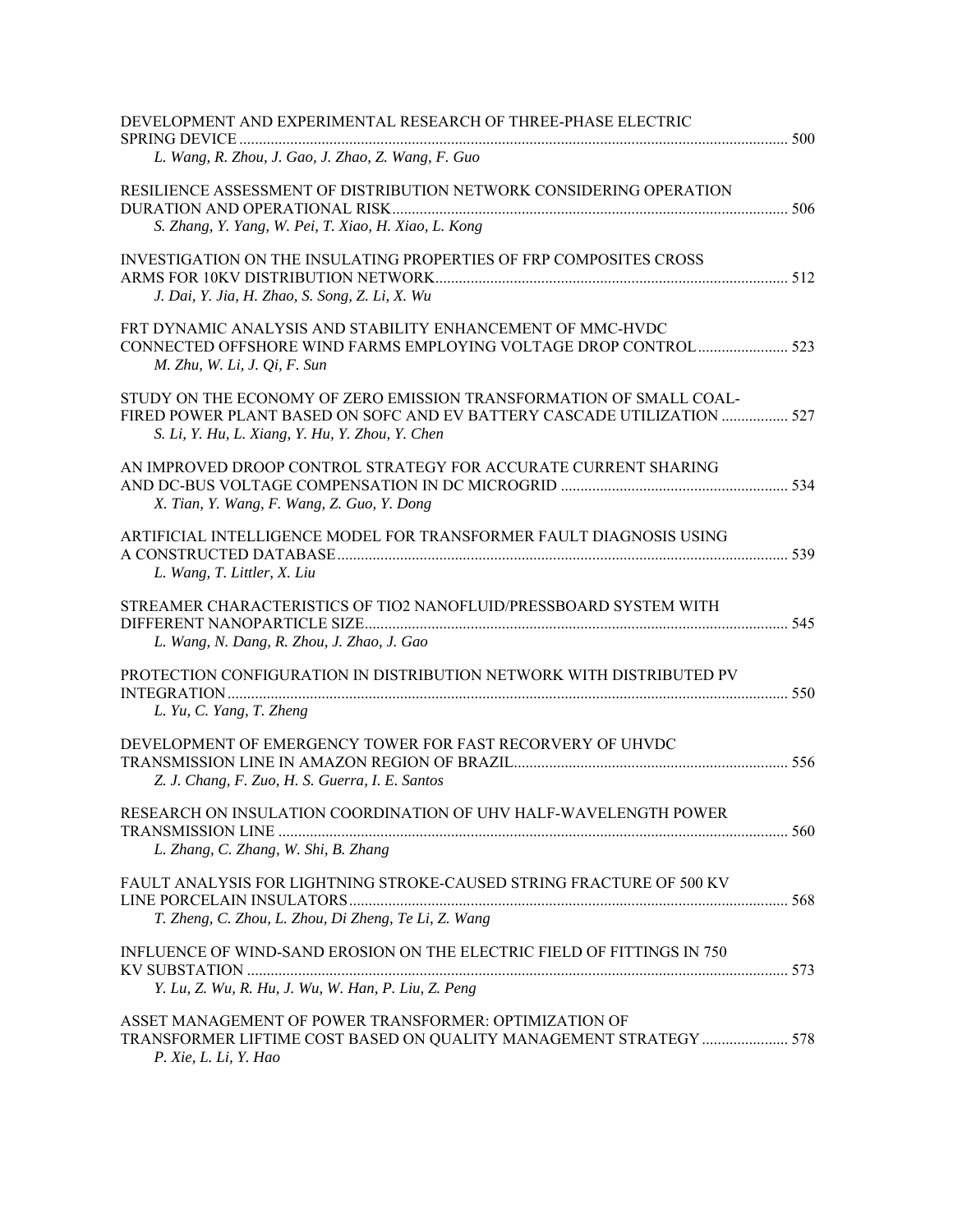| RESEARCH ON THE ELECTRICAL TOPOLOGY DESIGN OF HIGH VOLTAGE AND<br>X. Wang, J. Ke, X. Li, J. Bai, H. Xu, P. Chi, Q. Dang, Q. Li            |  |
|-------------------------------------------------------------------------------------------------------------------------------------------|--|
| BREAKDOWN MODEL OF OVERHEAD TRANSMISSION LINE CONDUCTOR-PLANE AIR<br>X. Shi, D. Huang, W. Lu, X. Wang                                     |  |
| MODELLING ANALYSIS AND SIMULATION OF A MICRO-GRID USING<br>M. A. Yagoub and Z. Tao                                                        |  |
| PARAMETRIC DESIGN PLATFORM FOR POWER ELECTRONIC SWITCHES IN THE<br>Z. Cheng, F. Yang, Y. Wu, Y. Wu, C. Gao, Q. Yi, Z. Si, Y. Zhang        |  |
| DESIGN OF HIGH POWER FACTOR LED DRIVER CIRCUIT FOR DATA CENTER<br>R. Zhong, W. He, F. Xue, S. Wan                                         |  |
| SAFETY ANALYSIS OF ENTERING EQUIPOTENTIAL ON UHV TRANSMISSION LINES  619<br>P. Yong, L. Xinglie, F. Yuqun, X. Fanglin, M. Ling, Y. Jiejin |  |
| MECHANISM OF PHOTOVOLTAIC GENERATION SYSTEM TO SUPPRESS POWER<br>J. Hao, X. Liu, C. He, Y. Qu, H. Chai, X. Zhang, Y. Zhang                |  |
| CHALLENGE AND KEY ISSUE OF WIND TURBINE STABILITY CONTROL UNDER<br>L. Yan, T. Haiyan, T. Xinshou, L. Chao                                 |  |
| AN IMPROVED SWITCHING METHOD BASED ON NEAREST LEVEL MODULATION FOR<br>Y. Lei, Y. Liu, Z. Zhang, Y. Wang, Z. Yan                           |  |
| STUDY ON THE DIFFERENCE OF CURRENT THROUGHFLOW CHARACTERISTIC OF<br>K. Hui, Z. Chen, P. Li                                                |  |
| LINE PRE-ACCELERATION PROTECTION SCHEME OF DC DISTRIBUTION NETWORK 651<br>D. Jiandong, D. Xiaotong, L. Zainan, L. Whenchao, W. Zhaoyang   |  |
| DESIGN CRITERION OF CAPACITOR IN MECHANICAL DC-CB WITH AUTO-CLOSING<br>N. Zhang, X. Hu, X. Wei, C. Gao, L. Chen, W. Wen                   |  |
| SELECTIVE PROTECTION STRATEGY FOR SHORT-CIRCUIT FAULTS IN LVDC<br>J. Yang, D. Yuan, Y. Liu, S. Peng, Y. Wu, F. Yang                       |  |
| PARAMETER DESIGN AND ANALYSIS OF CLASS E INVERTER FOR MAGNETICALLY<br>D. Shen, G. Du, W. Zeng, J. Li, Z. Yang                             |  |
| THE INFLUENCE OF DECABROMODIPHENYLETHANE ON DIELECTRIC PROPERTIES<br>Y. Liu, Y. Lin, H. Fan, L. Wang                                      |  |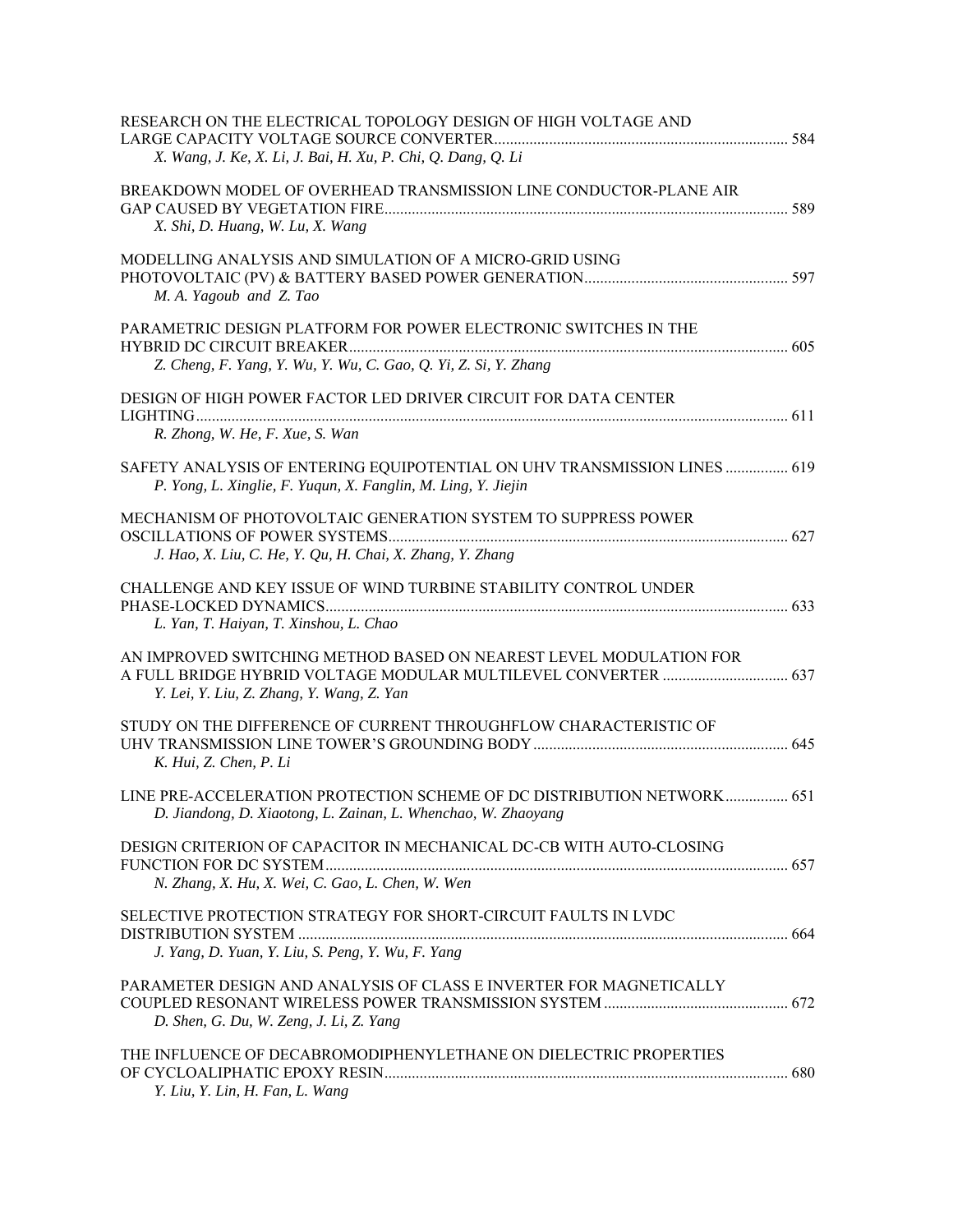| RESEARCH ON LIGHTNING PROTECTION OF 500 KV EXTRA-HIGH VOLTAGE<br>T. Lu, X. Chen, T. Lei, H. Shen, W. Shi, L. Zhang, B. Cao, L. Miao                                                    |  |
|----------------------------------------------------------------------------------------------------------------------------------------------------------------------------------------|--|
| RESEARCH ABOUT THE THERMOELECTRIC COUPLING OF INSULATOR SURFACE<br>L. Wang, J. Chong, N. Dang, J. Zhao, J. Zhao                                                                        |  |
| INTERFACE CHARGE ACCUMULATION AND DECAY CHARACTERISTICS OF NANO-<br>TIO2 MODIFIED OIL PAPERBOARD UNDER DC AND POLARITY REVERSAL VOLTAGE  699<br>D. Liu, J. Ding, Z. Guo, Z. Li         |  |
| DUAL SECOND-ORDER GENERALIZED INTEGRATOR BASED SYNCHROPHASOR<br>MEASUREMENT AND POWER-ANGLE CALCULATION UNDER COMPLICATED GRID<br>X. Mu, Y. Wang, R. Zhao, H. Xu                       |  |
| Y. Lei, J. Peng, Z. Zeng, C. Wen, L. Luo                                                                                                                                               |  |
| SIMULATION AND ANALYSIS OF OPERATION OVERVOLTAGE FOR DC<br>X. Li, H. He, Z. Cao                                                                                                        |  |
| MAINTENANCE SCHEDULE OF POWER TRANSMISSION EQUIPMENT BASED ON SA<br>Z. Cai, D. Men, D. Xu, G. Zhang, Y. Dai, Y. Lu                                                                     |  |
| FAULT CHARACTERISTICS ANALYSIS FOR GRID-CONNECTED MICROGRID BASED<br>Y. Li, J. Lin, X. Wei, G. Niu                                                                                     |  |
| C. Qian, Z. Jing, L. Yi, H. X. Ming, Q. Peng, X. J. Zhuo, W. J. Yi                                                                                                                     |  |
| STUDY ON THE METHOD OF ELECTRIC ENERGY MEASUREMENT FOR UNSTEADY<br>T. Tong, W. Ni, D. Gu, Y. Cao, W. Yang                                                                              |  |
| THE FERRORESONANCE OF 10KV DISTRIBUTION PT DURING LIVE WORKING                                                                                                                         |  |
| L. Zhen, C. JianBin, X. Yuan, X. Zhen, W. Shenhua, W. Tian<br>H. Zeng and Y. Wang                                                                                                      |  |
| INFLUENCE OF HIGH TEMPERATURE ON SURFACE FLASHOVER CHARACTERISTICS<br>OF THE INSULATING BLANKET USED IN LIVE WORKING OF DISTRIBUTION LINE 757<br>P. Li, C. Liu, Y. Huang, T. Wu, Z. Pu |  |
| DEFECT DIAGNOSE OF ULTRA-HIGH VOLTAGE DEVICES BASED ON VIBRATION<br>Y. Zheng, Z. Yang, J. Jiang, X. Sun, K. Zhang, C. Li                                                               |  |
| INFLUENCE OF CVT TRANSIENT RESPONSE ON COMMUTATION PROCESS OF DC<br>Y. Cao, D. Gu, D. Zhao, S. Zhao, C. Liu                                                                            |  |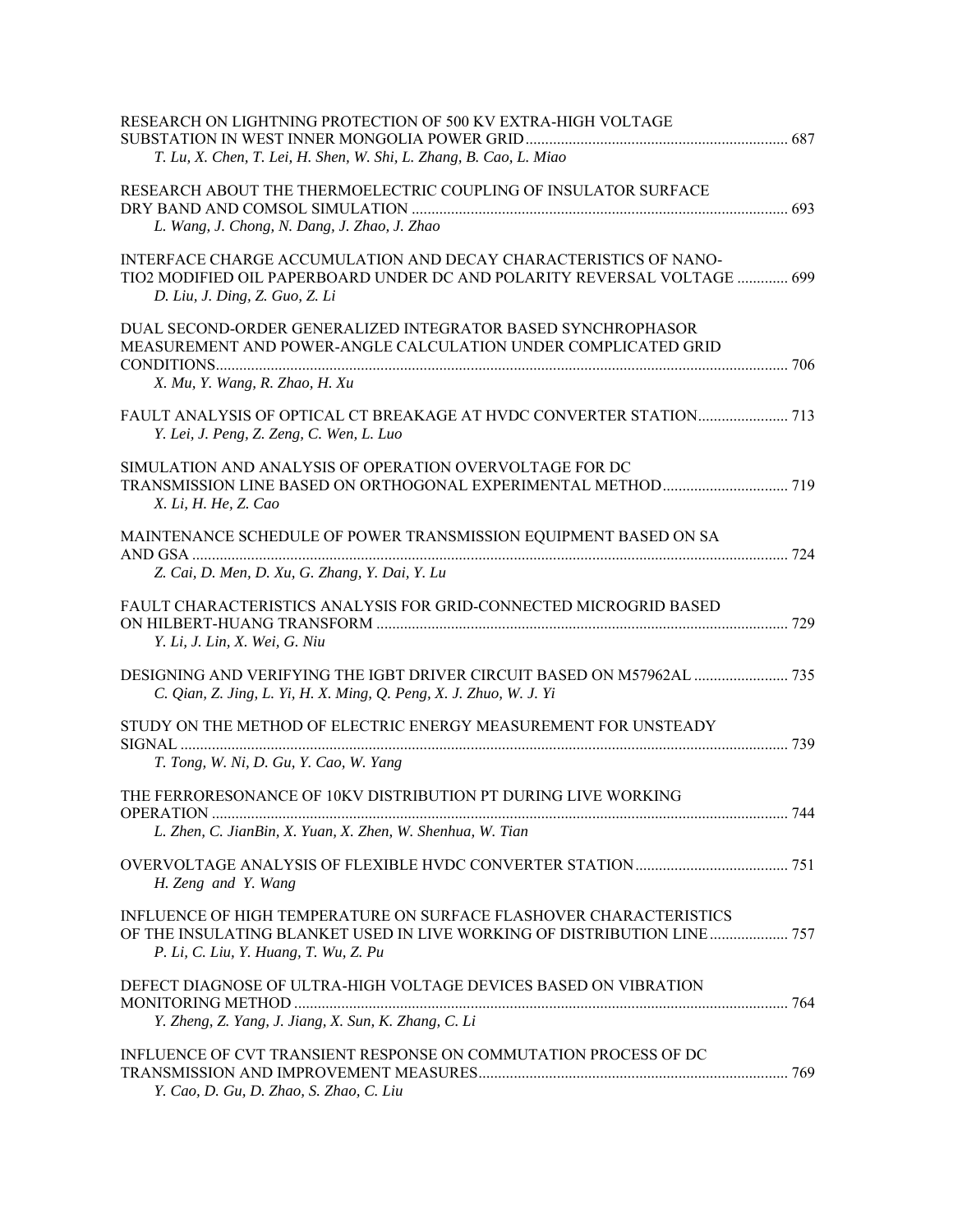| SIMULATION ANALYSIS ON LIGHTNING OVERVOLTAGE OF 500KV SUBSTATION  774<br>X. Xiao and W. Lu                                                                                                 |  |
|--------------------------------------------------------------------------------------------------------------------------------------------------------------------------------------------|--|
| MONITORING SYSTEM OF TRANSMISSION CORRIDOR BASED ON IMAGE<br>Y. Wang, B. Que, W. Jiang, W. Zhang, Y. Gao                                                                                   |  |
| A HYBRID ELECTRIC FIELD CALCULATION METHOD FOR UHVAC AND UHVDC<br>S. Zhang, D. Yao, F. Li, B. Tang                                                                                         |  |
| <b>VOLUME 2</b>                                                                                                                                                                            |  |
| POLLUTION CHARACTERISTICS ANALYSIS OF II-STRINGS ANTI-WET SNOW<br>L. Longji, W. Xiaoguang, W. Hao, J. Mingxi, L. Yong, L. Qiran, L. Xuegang                                                |  |
| RESEARCH ON MULTI-OBJECTIVE OPTIMIZATION DESIGN TECHNOLOGY OF<br>Q. Wang, Y. Li, Y. Ma, X. Chen                                                                                            |  |
| NUMERICAL CALCULATION OF TEMPERATURE RISE ON GAS-INSULATED BUSBAR<br>CONTACTS BASED ON CONTACTS BRIDGE MODEL AND MULTI-PHYSICS COUPLING<br>H. Li, S. Chen, F. Tao, S. Gao, K. Zhao, X. Jia |  |
| DEMAND RESPONSE BENEFIT EVALUATION IN INTELLIGENT DISTRIBUTION<br>H. Wang, R. Zhou, W. Song, T. Zheng, J. Zhao, S. Hao                                                                     |  |
| ELECTRIC FIELD CALCULATION AND OPTIMIZATION OF DC VERTICAL<br>Y. Guo, S. Jin, Z. Wu, Z. Zhao, G. Yang, W. Zhang, P. Liu, Z. Peng                                                           |  |
| EFFECT OF THERMAL AGING ON ELECTRICAL CHARACTERISTICS OF MODIFIED<br>D. Liu, Z. Guo, J. Ding, Y. Zhao, Z. Li                                                                               |  |
| RESEARCH OF SUB-SYNCHRONOUS OSCILLATION THEORY AND SUPPRESSION<br>Q. Yu, Y. Liu, D. Li, Z. Jiang, G. Long, A. li                                                                           |  |
| AN MMC-HVDC SYSTEM USING MEDIUM-FREQUENCY AC COLLECTION GRID FOR                                                                                                                           |  |

RESEARCH ON LIGHTNING PERFORMANCE AND LIGHTNING PROTECTION MEASURES OF 500 KV TRANSMISSION LINES IN WEST INNER MONGOLIA POWER GRID ................................................................................................................................................................ 846 *B. Cao, T. Lu, X. Chen, L. Zhang, T. Lei, L. Wang, Q. Wang, X. Zhang* 

OFFSHORE WIND FARMS ........................................................................................................................... 840

*Z. Li, Q. Song, R. Zeng, B. Zhao, J. Meng* 

| IMPROVED FREQUENCY SCANNING OF SSR RISKS IN SERIES-COMPENSATED UHVAC |  |
|----------------------------------------------------------------------|--|
|                                                                      |  |
| J. Man, X. Xie, Y. Luo, J. Tang, Y. Wang                             |  |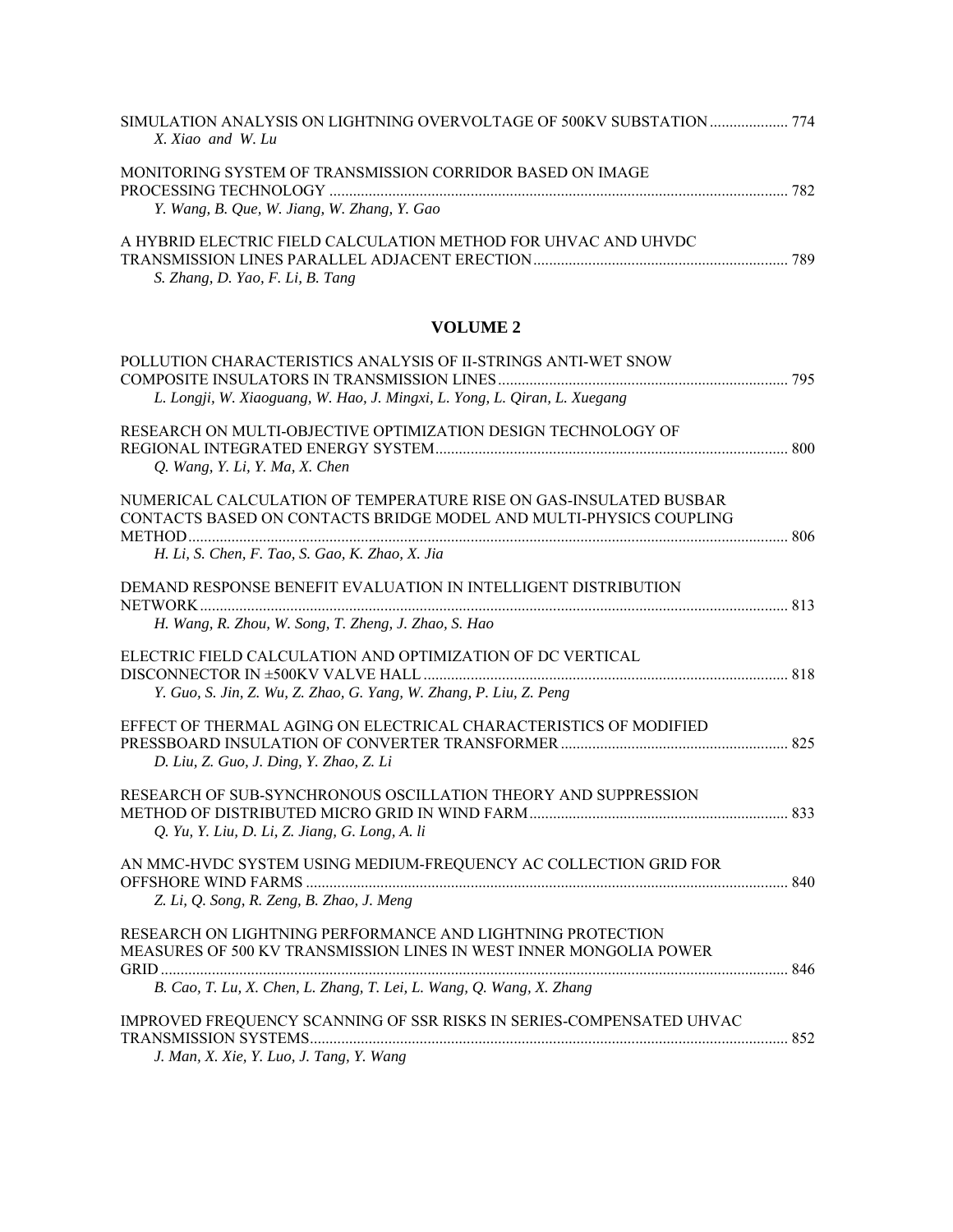| STUDY ON THE CHARACTERISTICS OF 4.5KV REVERSE BLOCKING IGCT FOR POWER                                                                                                                    |  |
|------------------------------------------------------------------------------------------------------------------------------------------------------------------------------------------|--|
| X. Pan, F. Chen, G. Cao, H. Zeng, P. Zou, Y. Sun, Y. Chen                                                                                                                                |  |
| A COMPARATIVE STUDY ON NATURAL CONTAMINATION CHARACTERISTICS OF<br>L. Ming, Z. Shiyao, G. Chao, L. Zehui, Z. Yupeng, L. Bo                                                               |  |
| STUDY ON FUSE PROTECTED ARRESTER FOR MRTB IN ±660KV CONVERTER<br>J. Li, J. He, Z. Li, J. Ren                                                                                             |  |
| ELECTRO-THERMAL COUPLING CALCULATION AND TEMPERATURE RISE TEST OF<br>S. Jin, G. Yang, J. Xu, W. Zhang, Z. Wu, P. Liu, J. Cheng, Z. Peng                                                  |  |
| RESEARCH ON THE CONVERTER TEMPORARILY BLOCKING STRATEGY DURING THE<br>L. Xiong, Y. Pu, W. Kong, X. Gong                                                                                  |  |
| H. Ying, L. Chun-hua, H. Wei-huang                                                                                                                                                       |  |
| MODELING OF POWER SYSTEM WITH CONVERTER ELEMENTS IN LYAPUNOV<br>Z. Chen, Z. Du, W. Zhang, H. Ouyang                                                                                      |  |
| IMPEDANCE MODELING AND ANALYSIS OF VSC-BASED HVDC SYSTEM<br>H. Wang, G. He, H. Sun, Y. Jin, H. Wang                                                                                      |  |
| RESEARCH ON POWER GENERATION OF PV DC MICROGRID BASED ON<br>J. Cheng, A. Liang, J. Liu, X. Tang, G. Yu                                                                                   |  |
| INVESTIGATIONS OF WIRELESS COMMUNICATION ON POWER TRANSMISSION<br>X. Zhang, Y. Cui, G. Wu, L. Zhao, H. Yuan, L. Li                                                                       |  |
| STUDY ON SCALING RELATIONSHIPS OF TEMPERATURE RISE IN OUTDOOR GAS-<br>INSULATED TRANSMISSION LINE INFLUENCED BY WIND AND SOLAR RADIATION  921<br>S. Chen, H. Li, F. Tao, K. Zhao, H. Zhu |  |
| LINE LOSS PREDICTION METHOD OF DISTRIBUTION NETWORK BASED ON LONG<br>K. Liu, D. Jia, L. Luo, Z. Kang, W. Li                                                                              |  |
| A NEW COMBINATION ALGORITHM BASED ON HIGHER-ORDER NEWTON AND<br>Y. Wei, Q. Li, P. Wang, M. Yang, Z. Zeng, X. Wang                                                                        |  |
| STUDY ON THE APPLICATION OF NEUTRAL POINT REACTOR ON UHV<br>B. Han, Z. Zhao, D. Yang, Z. Xiang, L. Ban                                                                                   |  |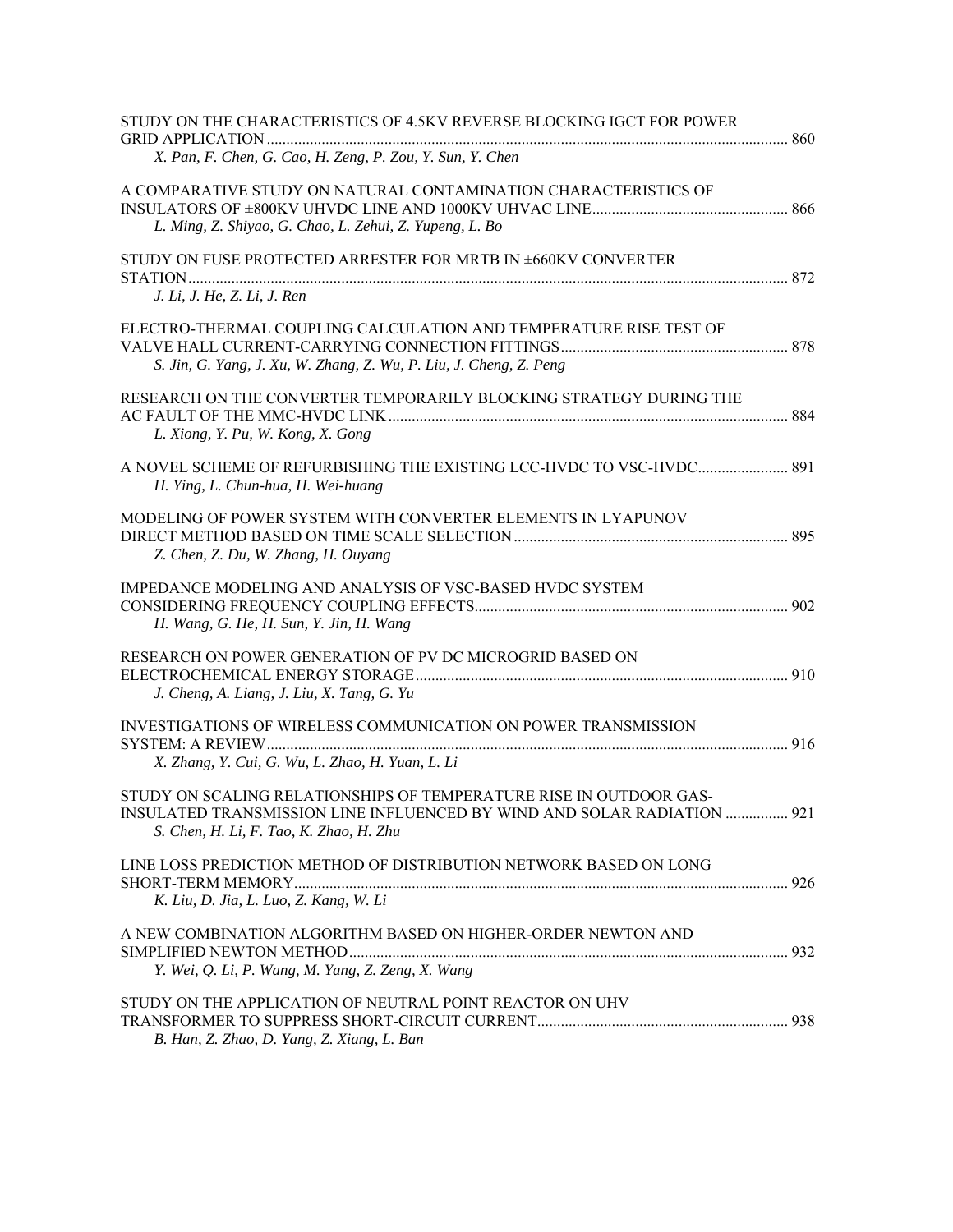| DIFFICULTIES IN CALCULATING AMPACITY AND TEMPERATURE OF HIGH VOLTAGE<br>S. Yi, L. Zheng, G. Xin, L. Shuhan, L. Jiangtao                   | 944 |
|-------------------------------------------------------------------------------------------------------------------------------------------|-----|
| FAST AND ACCURATE FPGA-BASED ELECTROMAGNETIC REAL-TIME SIMULATION<br>G. Wang, L. Xie, X. Rao, Y. Xiang, Q. Mu, G. He                      | 953 |
| TRANSIENT VOLTAGE MECHANISM AND INFLUENCING FACTORS OF WIND POWER<br>C. Dong, Q. Liu, H. Li, F. Wang, X. Tian, Y. Tong                    | 958 |
| RESEARCH AND SIMULATION ON VOLTAGE STABILITY CONTROL STRATEGY FOR<br>Y. Shen, H. Nie, W. Cai, L. Yuan, C. Zhang, Z. Zhao                  |     |
| COMMUTATION BEHAVIOUR ANALYSIS OF A 3L-ANPC-VSC PHASE-LEG PEBB USING<br>Z. Ying, Z. Liang, L. Weichao, Z. Xiangming, L. Bing              | 970 |
| RESEARCH ON VIBRATION CHARACTERISTICS OF CONVERTER TRANSFORMER FOR<br>Z. Pan, J. Deng, J. Zhang, H. Zhou, Z. Xie                          |     |
| DESIGN OF PROTECTION RESISTOR FOR LARGE-SCALE DC VOLTAGE GENERATOR 983<br>Z. Guifu, F. Zhong, C. Dengfeng, Z. Taiyun, H. Yongjun, Z. Bing |     |
| FPGA-BASED MODULAR MULTILEVEL CONVERTER (MMC) CONTROLLER FOR<br>K. Xiong, G. Wang, J. Zhang, G. He                                        | 990 |
| COORDINATED CONTROL STRATEGY FOR SERIAL LCC-VSC HYBRID MTDC WITH<br>F. Cheng, Z. Wang, L. Yao, Y. Li, J. Wang, Y. Fan, C. Wei             | 997 |
| A NOVEL MVDC CIRCUIT BREAKER BASED ON COMMUTATION PATH WITH DOUBLE<br>X. Zhao, J. Zhong, Y. Xiao, Y. Wu, Y. Wu, W. Liu, M. Wang, S. Pang  |     |
| ANALYSIS OF STATIC VOLTAGE STABILITY OF POWER SYSTEM WITH HIGH<br>T. Wang, S. Zeng, Y. Jing, M. Wang, S. Ma                               |     |
| Z. Ping, P. Xuejun, C. Fanglin, W. Fei, C. Yongmin, Z. Hong, S. Yongwei, L. Dong                                                          |     |
| DISCHARGE SEVERITY EVALUATION OF PORCELAIN INSULATORS BASED ON UV<br>L. Niu, S. Wang, F. Lü                                               |     |
| EXPANSION PLANNING OF OFFSHORE OILFIELD POWER SYSTEMS BASED ON<br>G. Long, Q. Yu, X. Li, Y. Liu, Z. Jiang, M. Guo                         |     |
| THE CALCULATION METHOD OF CRITICAL PERMEABILITY OF NEW ENERGY<br>W. Lin, J. Yi, F. Yu, A. Lin, X. Ren                                     |     |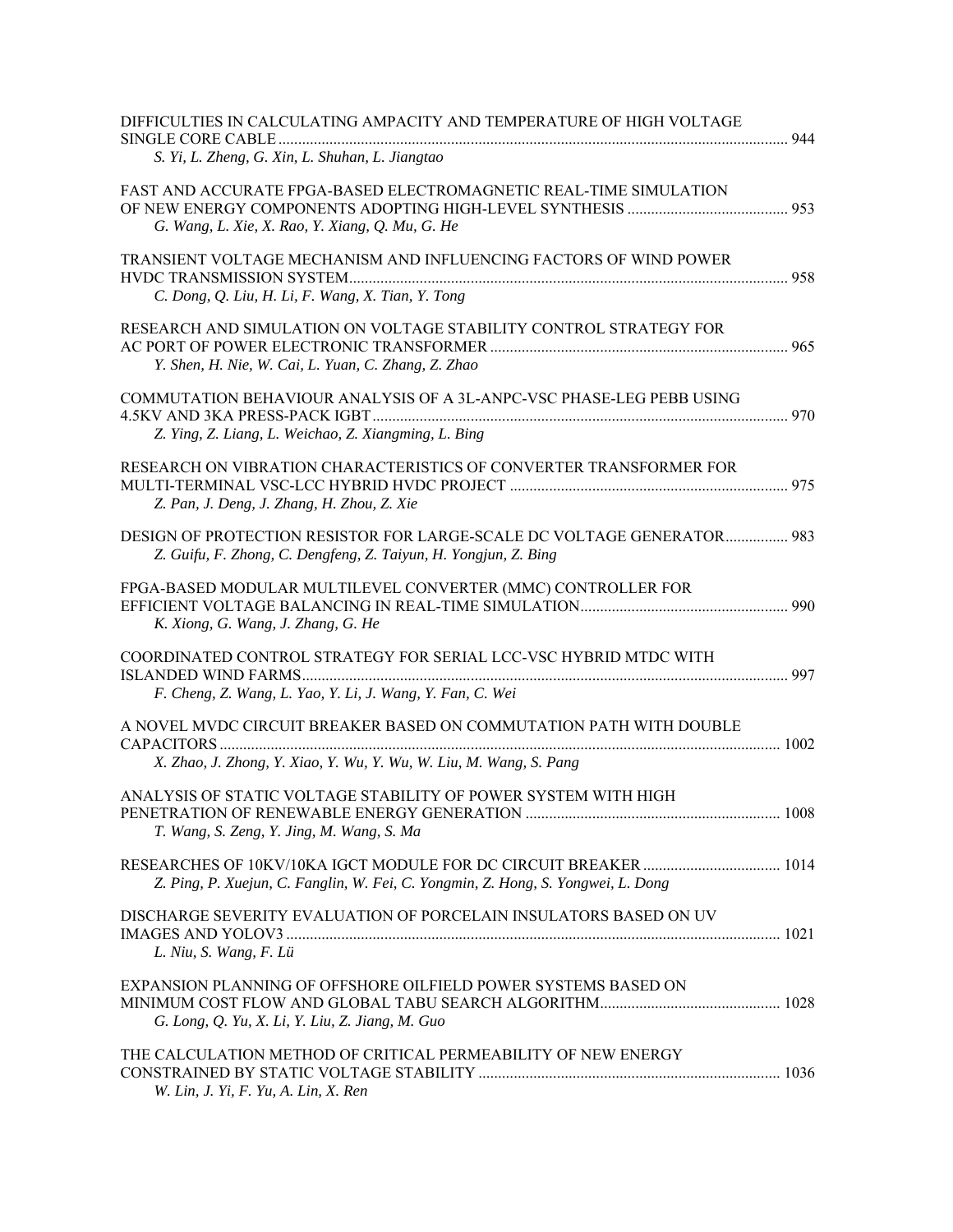| <b>IMPROVED DEEP REINFORCEMENT LEARNING BASED CONVERGENCE</b><br>H. Xu, Z. Yu, Q. Zheng, J. Hou, Y. Wei                                      |  |
|----------------------------------------------------------------------------------------------------------------------------------------------|--|
| PASSIVITY-BASED CONTROL STRATEGY OF MMCHVDC WITH WIND FARM BASED<br>K. Zhongjian, Z. Bing, Z. Zhendong, Z. Zilin, W. Shanshan, Y. Hongguo    |  |
| DESIGN AND ACCOMPLISHMENT OF IMMERSIVE VIRTUAL REALITY IN SAFETY<br>Y. Qingguang, J. Zhicheng, H. Zeyuan, L. Ang, L. Gaoxiang, L. Yuming     |  |
| RESEARCH ON INTEGRATION OF POWER INTERNET OF THINGS IN DEMAND SIDE  1059<br>Y. Dong, Z. Wang, L. Ge                                          |  |
| RESEARCH ON SPECIFIC FAULT ANALYSIS AND PROTECTION COUNTERMEASURES<br>F. Yanfang, L. Yuehua, M. Long, C. Zhijun                              |  |
| FAULT DETECTION FOR EQUIPMENT IN DISTRIBUTION GRID STATION HOUSE<br>B. Aliqieke, Q. Huang, L. Tian, L. Zhang, K. Wang                        |  |
| A FAST SETTING METHOD FOR OPTIMAL RE-CLOSING TIME OF HIGH VOLTAGE<br>C. Li, Y. Zhang, D. Cheng                                               |  |
| THE IMPROVEMENT OF REAL-TIME DYNAMIC PHASOR SIMULATION TO TRANSIENT<br>Z. Li and B. Wang                                                     |  |
| RESEARCH ON AC/DC HYBRID POWER SUPPLY SYSTEM IN INDUSTRIAL PARK  1087<br>F. Zheng, R. Zhong, W. Xie, J. He, Y. Xia, F. Xue                   |  |
| UNMANNED AERIAL VEHICLE (UAV) VISION-BASED DETECTION AND LOCATION OF<br>R. Wang, S. Zhang, B. Chen, J. Xu, L. Zhong                          |  |
| EFFECT OF TEMPERATURE AND POLARITY REVERSAL TIME ON TRANSIENT<br>Y. Hao, J. Li, X. Chen, J. Deng                                             |  |
| A RESTART/RECLOSE METHOD BASED ON PULSE SIGNAL INJECTION FOR MMC<br>C. Wang, J. Zhang, C. Zhang, G. Song                                     |  |
| EXPLORATION THE OPERATION METHOD OF ISOLATED ISLAND MICRO-GRID IN<br>L. Wang, N. Dang, H. Zhou, R. Zhou, J. Zhang, J. Zhao, B. Chen, J. Zhao |  |
| A DIRECTIONAL PILOT PROTECTION BASED ON TRANSIENT HIGH-FREQUENCY<br>S. Chen, W. Huang, N. Tai                                                |  |
| A GROUND FAULT ANALYSIS OF 800KV CIRCUIT BREAKER AFTER CLOSING 1123<br>B. Niu, F. Ma, L. Chen, Y. Wei, H. Ni, Y. Xu                          |  |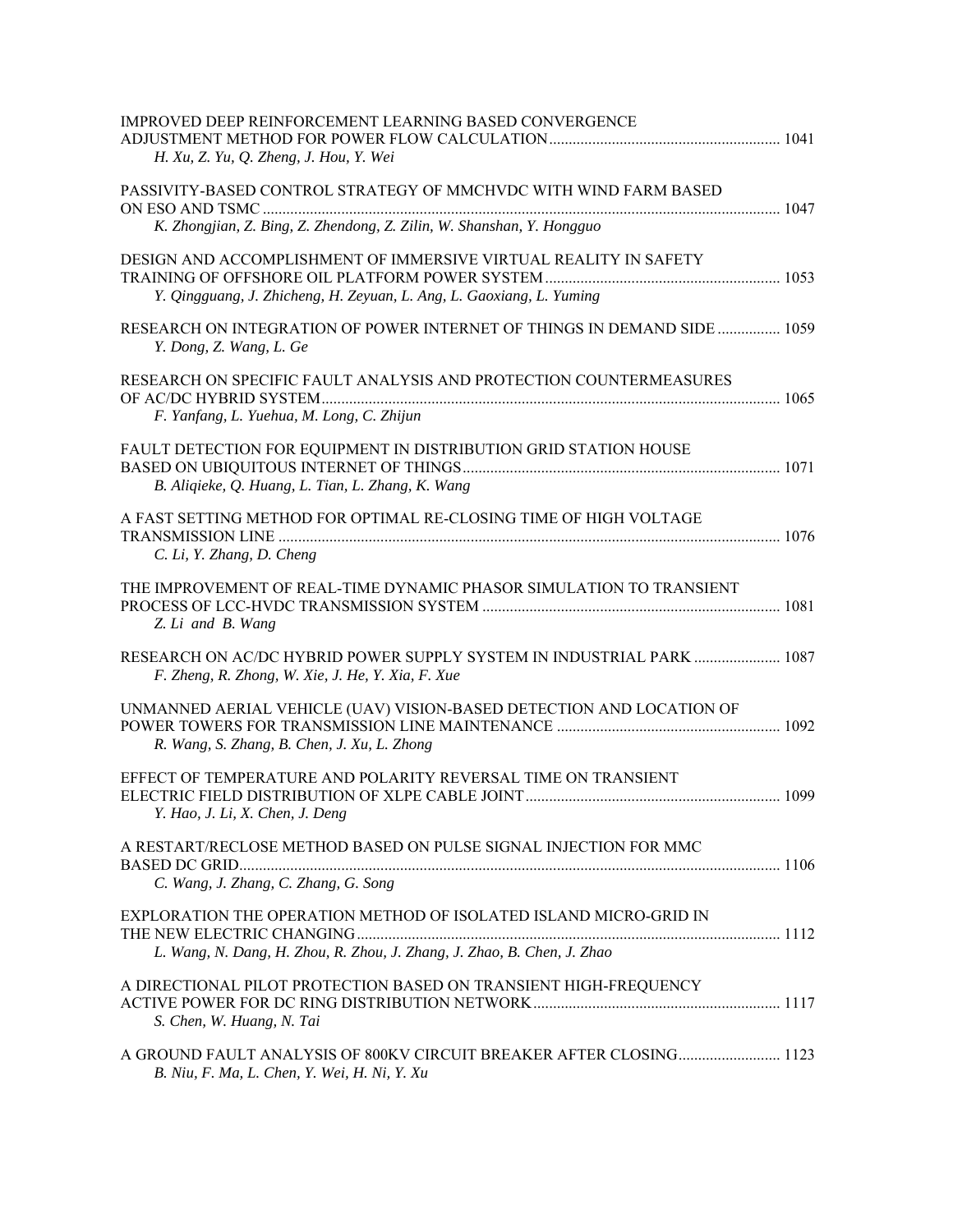| A COMPREHENSIVE INTELLIGENT PREDICTION METHOD OF TRANSMISSION LINE<br>H. Li, K. Wu, R. Liang, L. Feng, S. Liu, Z. Liu, Y. Wang                   |  |
|--------------------------------------------------------------------------------------------------------------------------------------------------|--|
| STUDY ON THE CALCULATION OF MAIN CIRCUIT PARAMETERS OF MULTI-<br>W. Ling, W. Fangjie, L. Da, X. Yinglin                                          |  |
| J. Deng, Q. Liu, Z. Xie, C. Liang, Z. Pan, J. Zhang, H. Zhou                                                                                     |  |
| DEGRADATION MECHANISM OF ELECTRIC JOINT COMPOUND WHICH UESD IN DC<br>X. Wei, Z. Jia, X. Wang                                                     |  |
| ANALYSIS OF MESHLESS RADIAL POINT INTERPOLATION METHOD FOR MIXED ION<br>D. Yao, S. Zhang, X. Zheng, B. Tang                                      |  |
| EFFECT OF VOLATILITY OF LIVE LINE WASHING AGENTS ON PHYSICOCHEMICAL<br>W. Tian, G. Weikang, H. Shuai, S. Haiping, L. Peng, P. Ziheng, F. Chunhua |  |
| A NOVEL APPROACH TO LAST CIRCUIT BREAKERS IDENTIFICATION IN HYBRID<br>G. Zhang, X. Tong, J. Fan, X. Zhou, W. Li                                  |  |
| Y. Chu, Z. Li, K. Wang, H. Xu, X. Guo, N. Su                                                                                                     |  |
| USABILITY EVALUATION TECHNOLOGY FOR ON-LINE MONITORING DEVICE OF<br>Y. Zheng, W. Wang, Y. Zhu, R. Han, Y. Li, Z. Yang                            |  |
| STEADY AND TRANSIENT CHARACTERISTICS ANALYSIS FOR PARALLEL CABLES 1184<br>Z. Li, S. Liu, Y. Chu, X. Gao, Y. Sun, J. He, J. Dai, J. Li            |  |
| MODELING AND DYNAMIC SIMULATION OF OPERATING MECHANISM OF HIGH<br>J. Zhang, L. Wang, G. Liu, T. Zhang                                            |  |
| SIMULATION CALCULATION AND ANALYSIS OF INSULATION THERMAL<br>C. Hong, Z. Jiankang, Z. Peng, O. Benhong, Z. Hao                                   |  |
| OPTIMIZATION OF INSULATION STRUCTURE FOR GIS BASIN INSULATOR WITH<br>S. L. Zhu, W. Yang, Y. G. Ke, G. B. Zhang, H. Y. Zhao, D. B. Song, X. Yang  |  |
| A METHOD OF SUPPRESSING OVERCURRENT IN DC MICROGRID BASED ON<br>P. Zhao, F. Guo, A. Wen, J. Wu, B. Chen, S. Shi                                  |  |
| STUDY ON ELECTROMAGNETIC TRANSIENT CHARACTERISTICS OF MULTI-<br>J. Zhong, J. Che, J. Deng, Q. Qi, W. Lu, J. He, H. He, Y. Yuan                   |  |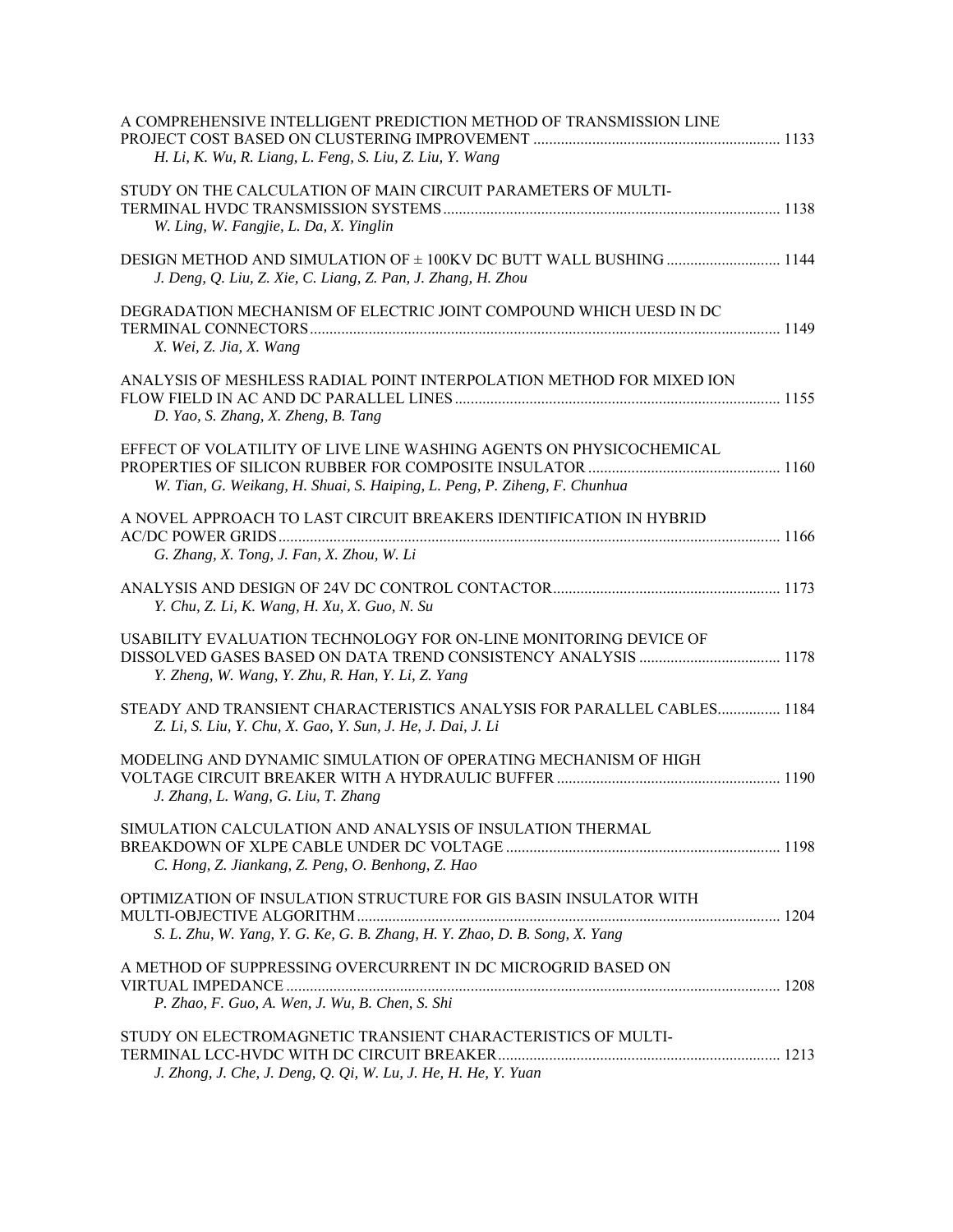| POLLUTION CHARACTERISTICS OF UHVAC NEW COMPOSITE CROSS-ARM<br>INSULATORS<br>J. Nan, X. Wan, F. Huo, W. Hu, X. Li                                                                               |  |
|------------------------------------------------------------------------------------------------------------------------------------------------------------------------------------------------|--|
| NOVEL GENERAL-PURPOSE IGBT TEST PLATFORM FOR HYBRID DC CIRCUIT<br>Z. Zhang, P. Zhang, S. Sun, Y. Zhang                                                                                         |  |
| STUDY ON THE EFFECT OF POLYETHYLENE INSULATION MATERIALS ON<br>X. Wang, Z. Li, L. Zhou                                                                                                         |  |
| A NOVEL FAULT CURRENT LIMITER FOR ACCELERATING FAULT CURRENT<br>Z. Fu, M. Yang, W. Sima, P. Sun, T. Yuan, X. Wang, Y. Long                                                                     |  |
| WIDE VOLTAGE AND HIGH GAIN DUAL-BRIDGE FLEXIBLE SWITCHING ANODE<br>Z. Zhu, T. Liu, W. Xie, M. Dong, B. Dong                                                                                    |  |
| A STUDY ON THE APPLICATION OF TEMPERATURE MEASURING TECHNOLOGY FOR<br>L. Tong, L. He, H. Zheng, X. Shao, J. Zhou                                                                               |  |
| RESEARCH ON REAL-TIME SIMULATION TIME ERROR CORRECTION METHOD<br>K. Liu, X. Meng, X. Ye, Z. Gong, W. Kang, Z. Kang                                                                             |  |
| THE IMPACT OF PV CONVERTER ON THE GRID STRENGTH OF RECEIVING AC<br>Y. Li, Q. Xu, P. Dai, H. Xin, H. Yuan                                                                                       |  |
| STUDY ON THE LIGHTNING SURGE RESPONSE OF THE AC SIDE OF UHVDC<br>CONVERTER STATION BASED ON FINITE DIFFERENCE TIME DOMAIN METHOD 1267<br>T. Yang, Y. Wu, H. Qian, J. Deng, W. Lu, J. He, H. He |  |
| SIMPLIFIED PEAK CURRENT OPTIMIZATION OF DAB CONVERTERS WITH DUAL-<br>W. Liu, D. Zhu, Q. Yan, Y. Wang                                                                                           |  |
| ASSOCIATION RULE MINING FROM FAILURE ANALYSIS TEST REPORTS OF<br>H. Hu, D. Wang, J. Fu, Y. Mao, Z. Zhang, J. Guo, W. Wen                                                                       |  |
| THE FUNCTION DESIGN OF UHVDC CONTROL AND PROTECTION SYSTEM BASED ON<br>Z. Song, F. Xing, L. Mu, H. Jing, T. Jia, X. Zhang                                                                      |  |
| INFLUENCES OF AIR PRESSURE, TEMPERATURE AND HUMIDITY ON THE ELECTRIC<br>FIELD IN AIR INSULATION: THEIR CHARACTERISTICS, MECHANISM AND FITTING                                                  |  |
| X. Yu, L. Wang, Z. Liu, S. Li                                                                                                                                                                  |  |
| DESIGN AND PERFORMANCE ANALYSIS OF AC/DC HYBRID POWER SYSTEM IN<br>J. He, R. Zhong, F. Zheng, Y. Xia, F. Xue                                                                                   |  |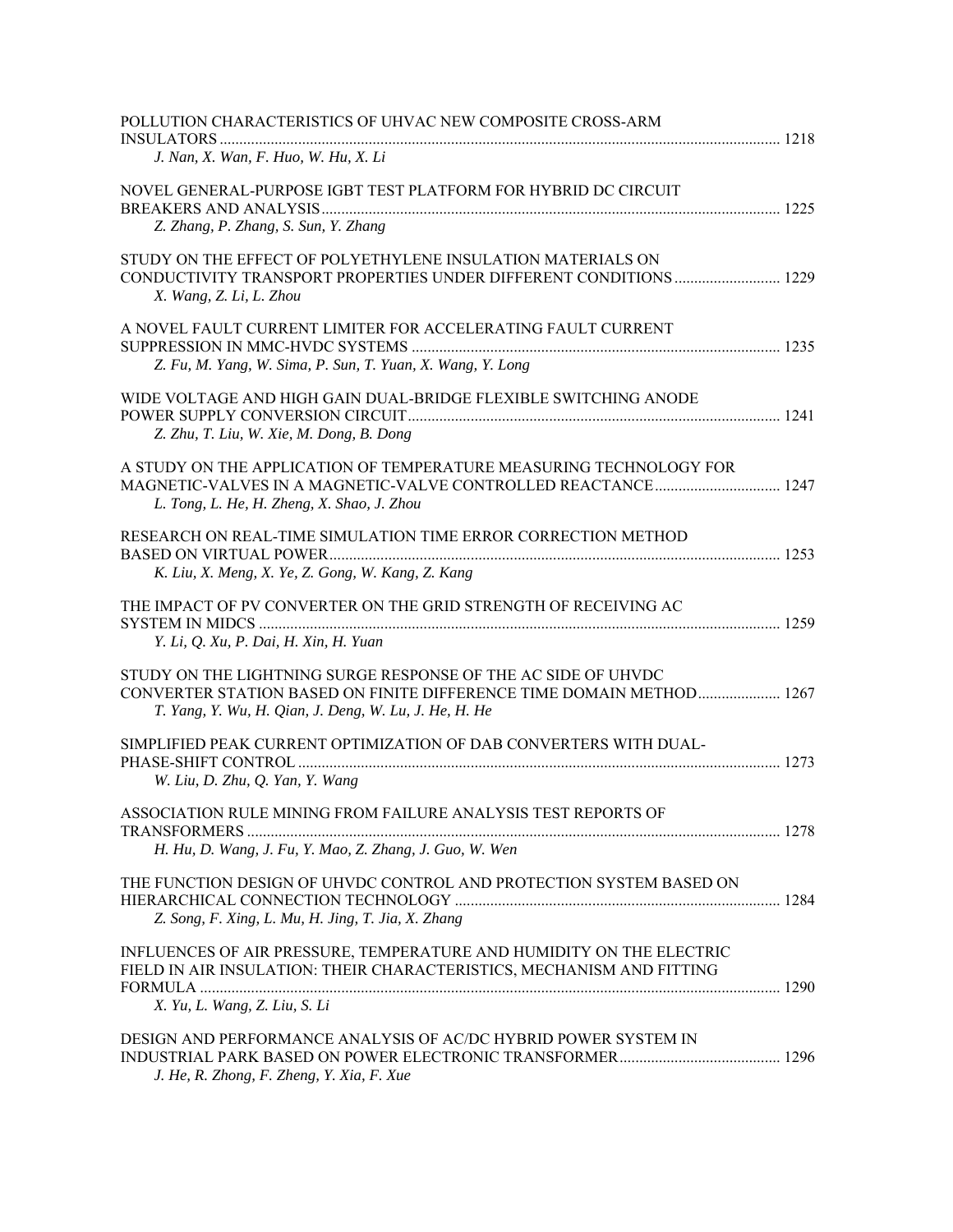| OPTIMAL ADJUSTMENT OF POWER NETWORK STRUCTURE BY CONSIDERING<br>STATIC VOLTAGE STABILITY AND SHORT-CIRCUIT CURRENT LEVEL OF MULTI-                                         |  |
|----------------------------------------------------------------------------------------------------------------------------------------------------------------------------|--|
| Q. Xu, J. Wang, P. Dai, H. Xin, G. Wang, H. Yuan                                                                                                                           |  |
| PERFORMANCE COMPARISON ACTIVE DISTURBANCE REJECTION CONTROL TUNED<br>BY PARTICLE SWARM OPTIMIZATION TECHNIQUE AND GRAVITATIONAL SEARCH<br>M. A. Abdalla, G. Yang, C. Huang |  |
| STUDY ON INFLUENCING FACTORS OF TRANSIENT CURRENT SHARING OF PRESS                                                                                                         |  |
| J. Li, Z. Chen, P. Wu, Y. Liu                                                                                                                                              |  |
| Z. Huijiang, H. Xing, S. Lu                                                                                                                                                |  |
| STUDY ON CONTROL STRATEGY OF LARGE-SCALE RENEWABLE ENERGY CONNECT<br>L. Yan, L. Hongzhi, T. Xinshou, W. Zhibing                                                            |  |
|                                                                                                                                                                            |  |
| DEVELOPMENT OF METHODOLOGY FOR REPLACEMENT OF DAMAGED GLASS<br>F. Zuo, Z. J. Chang, A. I. Nigri, R. W. S. Garcia, J. A. D. S. Cardoso, F. T. S. Silva, C. F. T.            |  |
| Matt, R. A. S. da Costa, J. Graham                                                                                                                                         |  |
| ROCKET MOTION SIMULATION ANALYSIS AND RISK ASSESSMENT OF THE TOWER<br>Y. Linping, W. Zhiyong, J. Hong, Z. Zhen, W. Tian                                                    |  |
| STUDY ON GAS-TIGHTNESS DETECTION ANALYSIS AND LEAK TEST OF UHV AC GIL 1340<br>Y. Hao, S. Jin, X. Li, H. Tian, Z. Liu, P. Liu, Z. Peng                                      |  |
| FAULT LOCATION METHOD OF DISTRIBUTION NETWORK BASED ON FRUIT FLY<br>Y. Li, X. Wei, J. Lin, G. Niu                                                                          |  |
| RISK DISTRIBUTION OF BIRD-RELATED OUTAGE AND TYPICAL FAULTS ANALYSIS<br>W. Dian, Z. Xiaoyu, Z. Luyao, C. Zhuye, S. Xianjun, Z. Jichuan                                     |  |
| TRANSIENT CALCULATION OF TRANSFORMER UNDER DC BIAS BASED ON<br>S. Wang, J. Cheng, K. Huang, L. Bao, W. Zhang, L. Zhao, Y. Lei                                              |  |
| THE INFLUENCE OF CIRCUIT BREAKER OPERATION ON THE MAL OPERATION OF<br>Z. Zhongzheng, Y. Guohui, H. Jiayu, M. Wenzhong                                                      |  |
| THE RESEARCH AND APPLICATION OF UNIFIED POWER FLOW CONTROLLER IN<br>X. Sun, T. Li, L. Xing                                                                                 |  |
| INVESTIGATION OF TRANSIENT OVERVOLTAGE ISSUES DUE TO COMMUTATION<br>FAILURE AT INVERTER SIDE OF PARALLEL ±660KV LCC HVDC TRANSMISSION                                      |  |
| M. U. Mustafa, C. Guo, B. Liu                                                                                                                                              |  |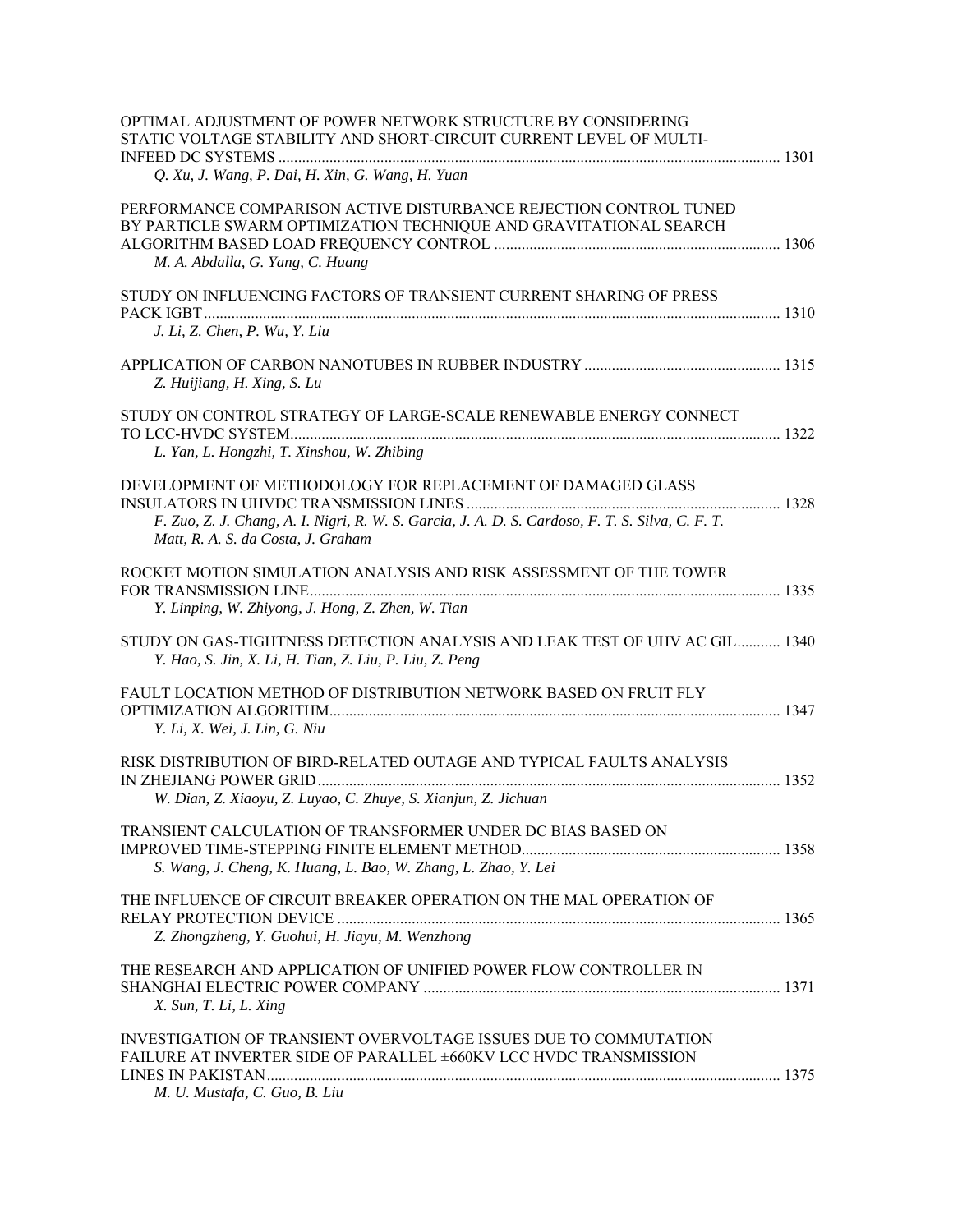| THE PREDICTION OF WIND POWER INTERVAL BASED ON K-MEANS CLUSTERING<br>H. Shi, T. Gao, M. Ding, Z. Li, J. yan, S. Li, Z. zhang                                                     |  |
|----------------------------------------------------------------------------------------------------------------------------------------------------------------------------------|--|
| <b>INERTIA MECHANISM OF TWO-STAGE PHOTOVOLTAIC GRID CONNECTED POWER</b><br>Y. Qu, W. Wang, Y. Zhang, Y. Zhang, Y. Wang, M. Li                                                    |  |
| MODULATION METHOD OF NEUTRAL-POINT VOLTAGE BALANCE AND<br>Y. Dong, Y. Wang, F. Wang, X. Tian, Z. Guo                                                                             |  |
| ANALYSIS ON CAUSES AND PREVENTION MEASURES OF CORONA NOISE IN<br>X. Tian, X. Ge, Y. Wang, Z. Huang, J. Geng                                                                      |  |
| DROOP CONTROL DESIGN BASED ON ADVANCED PARTICLE SWARM OPTIMIZATION<br>H. U. Rehman, X. Yan, M. A. Abdelbaky, M. U. Jan, S. Iqbal, A. Masood, T. Egamnazrova, M.<br>Aurangzeb     |  |
| RESEARCH STATUS OF INSULATION PERFORMANCE OF HIGH VOLTAGE<br>Z. Shiling                                                                                                          |  |
| STUDY ON ELECTROMAGNETIC ENVIRONMENT AND CONDUCTOR SELECTION FOR<br>W. Shen, W. Li, S. Wang, F. Huo, Z. Kong, S. Chen, P. Hu                                                     |  |
| THE IMPACT OF CROSSLINKING DEGREE ON DC CONDUCTIVITY OF LLDPE BASED<br>R. Sui, L. Zhong, Y. Li, J. Gao                                                                           |  |
| ANALYSIS OF DISCHARGE PHENOMENON IN AN UHV CONVERTER TRANSFORMER<br>J. Cheng, S. Wang, K. Huang, L. Bao, Y. La, T. Guo                                                           |  |
| INVESTIGATION OF TURN-TURN SHORT CIRCUIT MODEL OF YYD TRANSFORMERS<br>BASED ON SYMMETRICAL COMPONENT AND FIELD-CIRCUIT COUPLING METHOD  1431<br>Y. Yuan, J. Yang, W. Li, J. Diao |  |
| RESEARCH ON INERTIA AND DAMPING MECHANISM OF PHOTOVOLTAIC SYSTEM 1437<br>Z. Tang, J. Hao, Y. Wu, S. Wang, Y. Zhang, Y. Qu, W. Wang                                               |  |
| STUDY ON SHEATH GROUNDING MODE AND REASONABLE ARRANGEMENT OF<br>Z. Li, Y. Chu, Q. Li, X. Liu, H. Xu, X. Guo, J. Li                                                               |  |
| FLEXIBLE DISTRIBUTION NETWORK RECONFIGURATION BASED ON UNIFIED<br>X. Ge, Y. Yuan, D. Huang, M. Shi, C. Zhang                                                                     |  |
| ELECTRIC FIELD CALCULATION OF UHV-VSC VALVE HALL BASED ON<br>S. Wang, J. Cheng, K. Huang, L. Bao, W. Zhang, L. Zhao, J. Lin                                                      |  |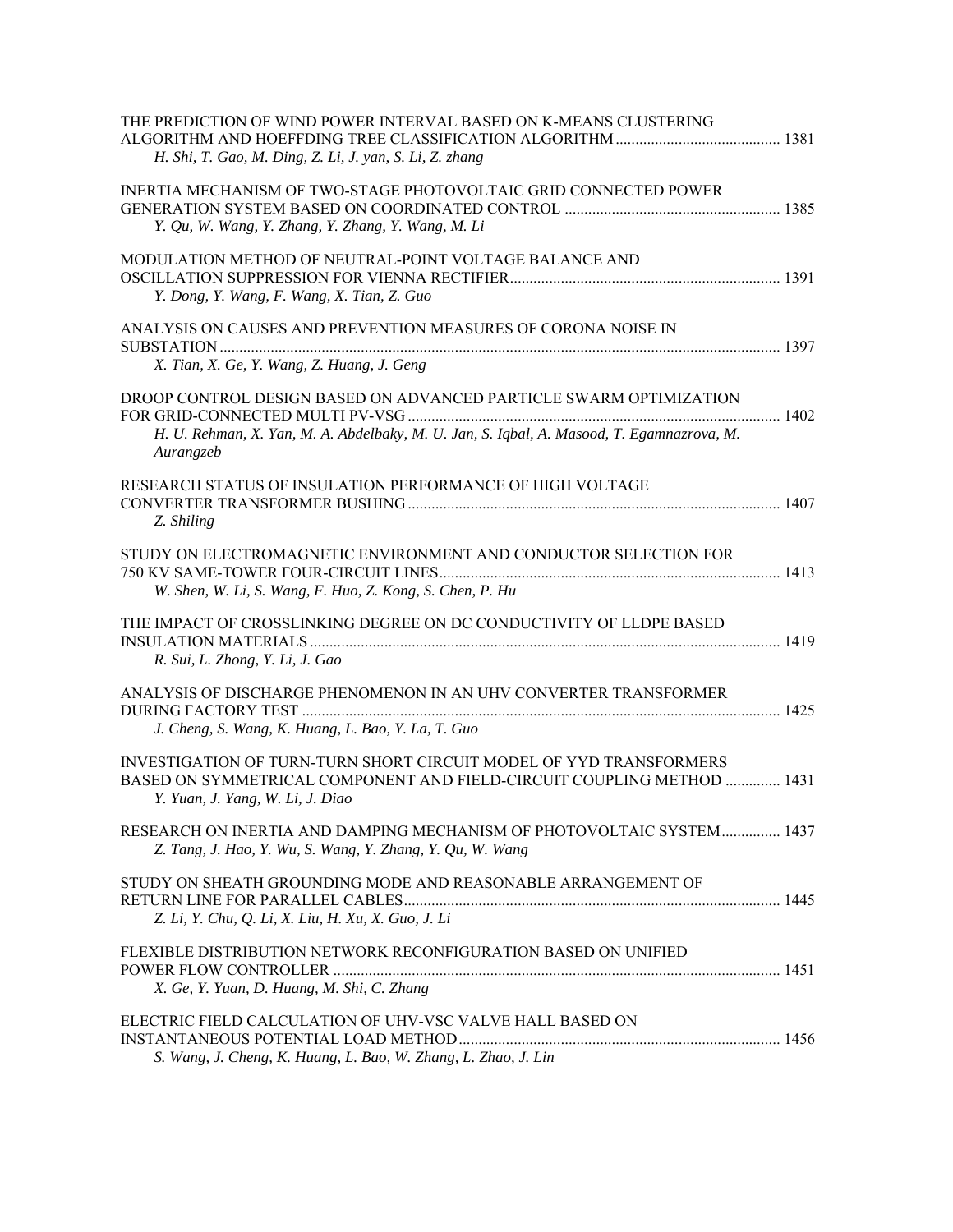| J. Zhuo, B. Chen, T. Huang, D. Huang, C. Li                                                                                                                                                                                 |  |
|-----------------------------------------------------------------------------------------------------------------------------------------------------------------------------------------------------------------------------|--|
| VOLTAGE AND TEMPERATURE DEPENDENCE OF FREQUENCY DOMAIN<br>Z. Pan, J. Deng, Z. Xie, J. Zhang                                                                                                                                 |  |
| HARMONIC COMPENSATION CONTROL STRATEGY BASED ON ADAPTIVE VIRTUAL<br>H. Shi, Z. Jiang, J. Yan, Y. Li, T. Gao                                                                                                                 |  |
| RESEARCH ON TEMPERATURE RISE TEST METHOD AND SOLUTION OF ALUMINUM<br>BUSBAR WITH OVERHEAT CONCERNING VALVE BRIDGE ARM REACTOR FOR VSC-                                                                                      |  |
| J. Zhu, W. Zhang, K. Huang, R. Li, X. Sun<br>FREQUENCY REGULATION OF AN ISOLATED MICRO-GRID INTEGRATED WITH<br>M. U. Jan, A. Xin, S. Iqbal, M. A. Abdelbaky, H. U. Rehman, T. Egamnazrova, M. Aurangzeb,<br>S. Salman       |  |
| ANALYSIS AND RESEARCH OF EQUIPOTENTIAL PATHS FOR LIVE WORKING OF UHV<br>Z. Tian, X. Yao, S. Liu, L. Tao, Y. Ding, D. Sun                                                                                                    |  |
| IMPACT OF HIGH PERMEABILITY EV CHARGING LOAD ON DISTRIBUTION<br>H. Yibo, R. DongHong, Q. Tao, C. HongWei                                                                                                                    |  |
| DEVELOPMENT AND TEST ASSESSMENT SCHEME OF VACUUM TYPE ON-LOAD TAP-<br>L. Bao, Q. Zhu, W. Zhang, Y. Yuan, S. Wang, X. Li                                                                                                     |  |
| STUDY ON BREAKDOWN CHARACTERISTICS OF COMBINED AIR GAP WITH<br>FLOATING CONDUCTORS UNDER POSITIVE AND NEGATIVE LIGHTNING IMPULSE<br>S. Tianying, M. Hongwei, L. Ming, G. Chao, Z. Shiyao, W. Dengjin, Y. Fanghui, W. Liming |  |
| COIL OPTIMIZATION DESIGN OF THE HORN SHAPE FOR UNDERWATER WIRELESS<br>Z. Yingqin, R. Cancan, L. Conghui, L. Xiaobo, L. Minghai                                                                                              |  |
| SIMULATION RESEARCH ON OPERATION CHARACTERISTICS OF AC ENERGY<br>Y. Boning, Z. Tianxin, D. Ming, R. Ming                                                                                                                    |  |
| DESIGN AND TEST VERIFICATION OF ± 10.5 KV LCC-VSC HYBRID THREE-TERMINAL<br>Zhishun Song, Junhui Ren, Hao Wang, Xiaogang Tu, Wencui Wang                                                                                     |  |
| DESIGN AND APPLICATION OF DISTRIBUTED ENERGY DISSIPATION DEVICE IN LCC-<br>H. Dingwen, W. Li, Z. Lincui, A. Le                                                                                                              |  |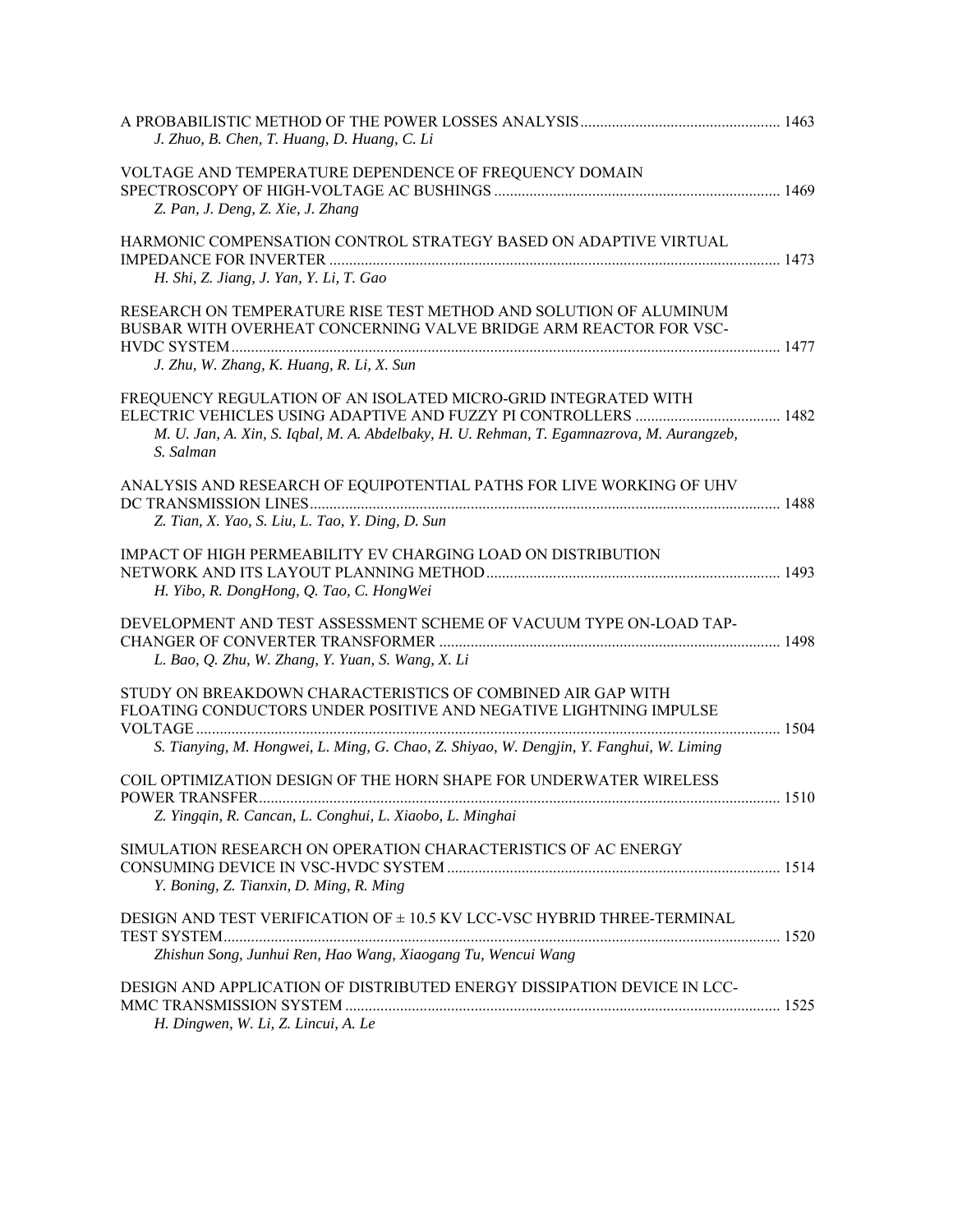| EVALUATION OF THE GREEN FUNCTION OF A POINT CURRENT SOURCE IN A<br>HORIZONTAL MULTILAYERED SOIL WITH THE DEFORMED PATHS ON COMPLEX<br>X. Wang, P. Zhang, Z. Yang, J. Zou                                |  |
|---------------------------------------------------------------------------------------------------------------------------------------------------------------------------------------------------------|--|
| RESEARCH OF THE THEORY AND APPLICATION OF AUXILIARY FREQUENCY<br>MODULATION BASED ON THE ENERGY STORAGE IN GAS TURBINE UNIT OF<br>Y. Qingguang, J. Zhicheng, M. Yingxin, L. Gaoxiang, L. Yuming, L. Ang |  |
| RESEARCH ON PARAMETERS EQUIVALENT TRANSFORMATION METHOD FOR AC<br>L. Wentao, X. Qunwei, X. Haiwei, S. Chen, C. Feng                                                                                     |  |
| A 500KV GRID BACKGROUND HARMONIC IMPEDANCE ESTIMATION METHOD<br>BASED ON DIFFERENT OPERATING CONDITIONS OF UHVDC CONVERTER STATION  1549<br>L. Wentao, X. Qunwei, D. Wei, M. Zhiquan, L. Pei, S. Chen   |  |
| THERMAL CHARACTERISTIC ANALYSIS OF 1000KV AC GIL BASED ON CFD AND ITS<br>T. Huidong, Z. Pengfei, H. Yuliang, M. Hangyin, X. Jiazhong, L. Peng, P. Zongren                                               |  |
| SINGLE-ENDED CURRENT DIFFERENTIAL PROTECTION FOR POLE-TO-GROUND<br>Z. Xiaodong, Y. Zengli, W. Jing, T. Nengling, C. Yaqian, C. Xinpeng                                                                  |  |
| DESIGN AND IMPLEMENTATION OF DISTRIBUTED TEMINAL REACTIVE POWER<br>COMPENSATION ALGORITHM AND CONTROL SYSTEM FOR OFFSHORE OIL<br>Y. Qingguang, Z Jiahe, J. Zhicheng, L. Gaoxiang, L. Yuming, Z. Weihuan |  |
| NOVEL STRUCTURE OF POWER GRID OF OFFSHORE OIL PLATFORM GROUP  1569<br>Y. Qingguang, Z. Weihuan, J. Zhicheng, L. Gaoxiang, L. Yuming, Z. Jiahe                                                           |  |
| ANALYSIS ON THE SAFETY AND STABILITY OF FLEXIBLE DIRECT-CURRENT<br>TRANSMISSION TECHNOLOGY IN MULTI-INFEED-DIRECT-CURRENT RECEIVING-                                                                    |  |

*H. Cai, G. Wang, Z. Xie, J. Huang, J. Zhang, Z. Xu* 

### **VOLUME 3**

| TEST VERIFICATION METHOD FOR FUNCTION AND RELIABILITY OF THE UHV AC                                                              |  |
|----------------------------------------------------------------------------------------------------------------------------------|--|
| C. Xiujuan, C. Weijiang, G. Dong, S. Weidong, Y. Tao, H. Ziming, Y. Hui, S. Jijun, T.<br>Shengwu, L. Zhiyuan, Z. Dacui, W. Wenbo |  |
| CONTINUOUS POWER FLOW FOR HYBRID AC/DC MICROGRID CONSIDERING                                                                     |  |
| H. Peng, N. Wei, S. Li, X. Wang, H. Li, Y. Hu                                                                                    |  |
| RESEARCH ON PHASE SHIFT CONTROL OF DUAL-ACTIVE-BRIDGE CONVERTER  1592<br>C. Shi, M. Ma, J. Xu, K. Xin, Y. Sun                    |  |
| ANALYSIS AND OPTIMIZATION OF 252KV THREE-PHASE BASIN-TYPE INSULATOR  1596<br>Z. Wu, S. Jin, P. Liu, H. Mao, J. Xu, Z. Peng       |  |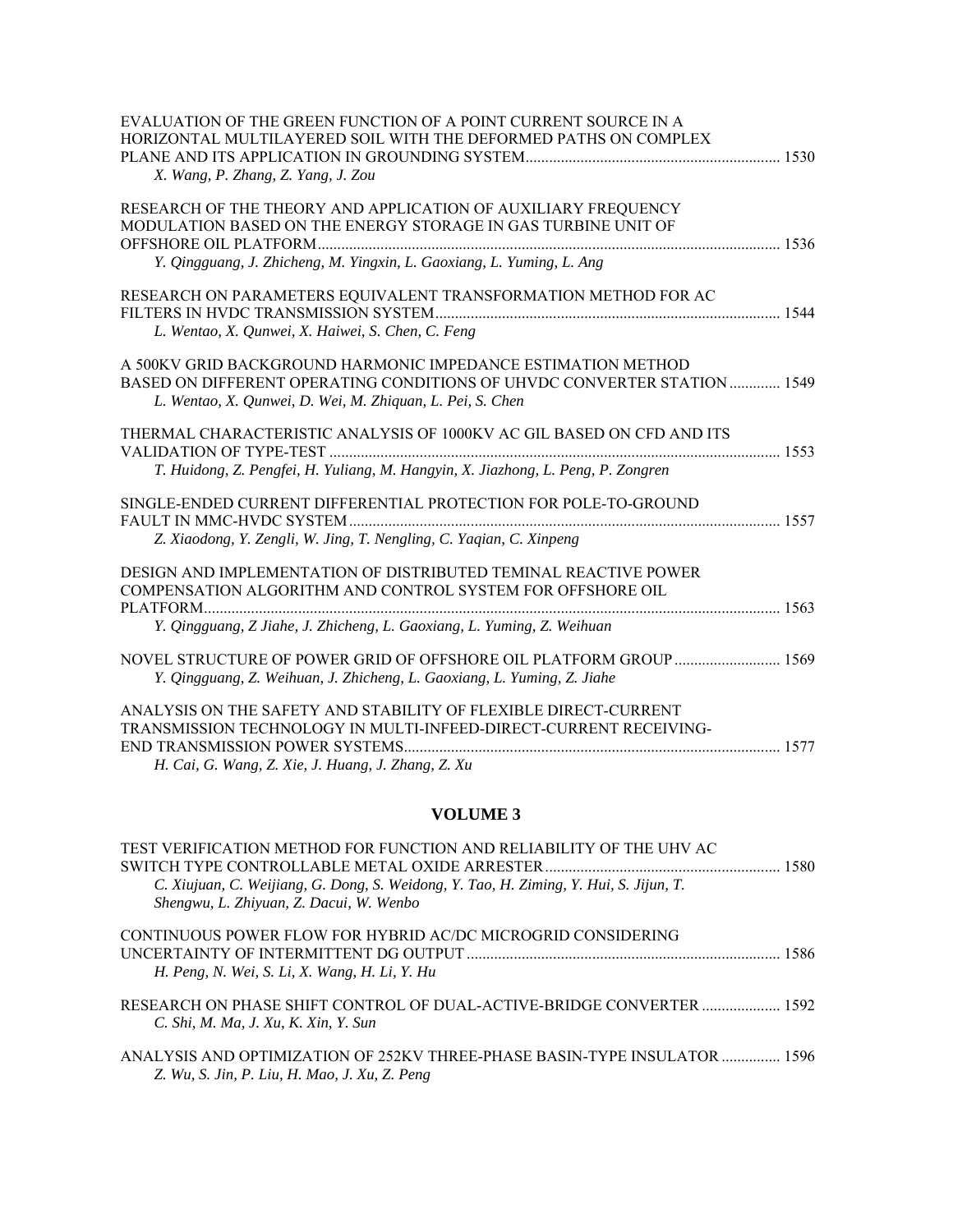| S. Zhang, Z. Zhang, Z. Zhang, L. Kang, X. Wang, C. Tan                                                                                                                                       |  |
|----------------------------------------------------------------------------------------------------------------------------------------------------------------------------------------------|--|
| REGIONAL ROUGHNESS MODIFICATION OF EPOXY RESIN SAMPLES ON SURFACE                                                                                                                            |  |
| M. Song, Z. Zhan, F. Lü, H. Ruan, Q. Xie, Z. Lu                                                                                                                                              |  |
| RESEARCH OF FAULT LINE SELECTION ALGORITHM BASED ON FUZZY THEORY FOR<br>S. Di, Z. Hongwei, W. Lei, J. Xiaozhen                                                                               |  |
| FAULT ANALYSIS OF PREINSERTION RESISTORS FOR CIRCUIT BREAKERS USED IN                                                                                                                        |  |
|                                                                                                                                                                                              |  |
| B. Niu, L. Chen, X. Wu, H. Ni, Q. Zhang, Y. Wei                                                                                                                                              |  |
| CALCULATION OF LIGHTNING TRANSIENTS IN GROUNDING GRIDS USING<br>SIMULTANEOUS EXTRAPOLATION IN TIME-DOMAIN AND FREQUENCY-DOMAIN  1631<br>K. Ma, P. Zhang, S. Ai, Y. Fan, Q. Li, J. Zou        |  |
| THE PARAMETER DESIGN METHOD OF SMOOTHING INDUCTANCE BASED ON MMC-<br>P. Guo, Z. Yuan, G. Liu, Y. Zhao, Z. Shi                                                                                |  |
| Z. Kang, Z. Zhang, B. Zhao                                                                                                                                                                   |  |
| EFFECTS OF DICUMYL PEROXIDE CONTENT ON DC PROPERTIES OF POLYSTYRENE<br>PINNING CROSSLINKED POLYETHYLENE FOR POTENTIAL APPLICATION IN HVDC<br>L. Cao, L. Zhong, Y. Li, W. Li, J. Gao, G. Chen |  |
| ANALYSIS OF MEASUREMENT ON TOTAL ELECTRIC FIELD OF A ±800KV DC<br>J. Xu, B. Wan, H. Xie                                                                                                      |  |
| AN IMPROVED VOLTAGE DROOP CONTROL STRATEGY OF MULTI-TERMINAL DC                                                                                                                              |  |
| F. Cong, G. Wu, Y. Zhao, Z. Du                                                                                                                                                               |  |
| AN IMPROVED START-UP CONTROL METHOD FOR HYBRID CASCADED MULTI-<br>C. Niu, X. Wang, M. Yang, X. Liu, J. Wu, W. Yao                                                                            |  |
| STUDY ON IMPACT OF WIND POWER ON MICRO-GRID OPERATION AND ITS<br>W. Deng, W. Pei, X. Tang, W. Ma, Z. Qi, L. Kong                                                                             |  |
| RESEARCH ON VOLTAGE DROP OF TEST TRANSFORMER DURING COMBINED                                                                                                                                 |  |
| L. Hualiang, S. Min, S. Di, Z. Lei, J. Xiaozhen                                                                                                                                              |  |
| RESEARCH ON THE APPLICATION OF FLEXIBLE DIRECT-CURRENT TRANSMISSION<br>TECHNOLOGY IN THE SYSTEM PLANNING INTEGRATED WITH LARGE SCALE OF                                                      |  |
| H. Cai, G. Wang, Z. Xie, J. Huang, J. Zhang, Z. Xu                                                                                                                                           |  |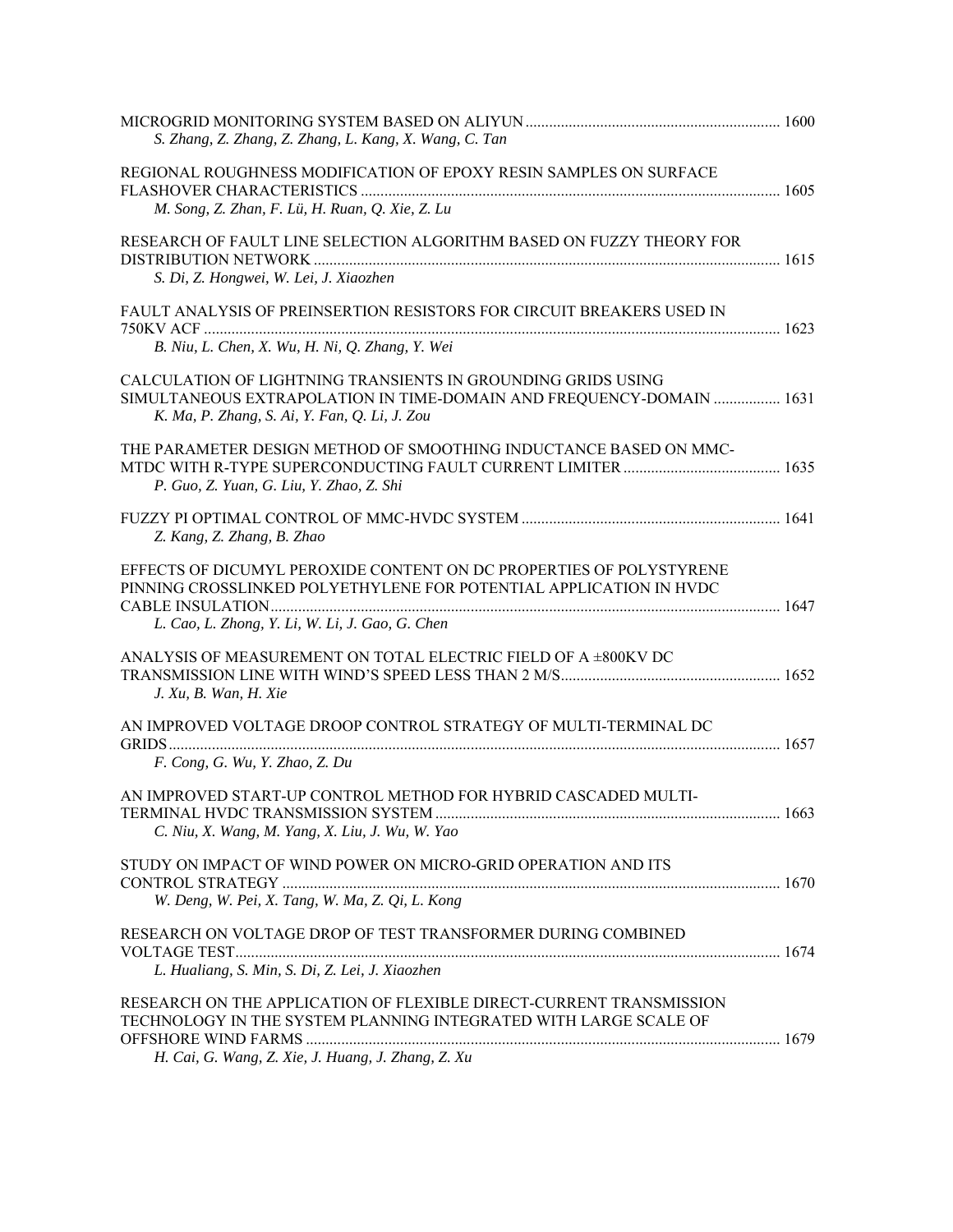| BIPARTITE GRAPH MASKING MODULATION FOR MODULAR MULTILEVEL MATRIX<br>Y. Sun, L. Wu, H. Liu                                |  |
|--------------------------------------------------------------------------------------------------------------------------|--|
| FREQUENCY DEPENDENCE OF MULTILAYER SOIL ELECTRICAL PARAMETERS:<br>M. Ghomi, C. Leth Bak, F. Faria da Silva               |  |
| Y. Fu, X. Shao, X. Zhang                                                                                                 |  |
| <b>FAULT-INDUCED INRUSH CURRENT OF INVERTER-SIDE CONVERTER</b><br>T. Zheng, X. Liu, X. Guo, X. Wang, Z. Du, K. Zhang     |  |
| A TEST CIRCUIT FOR SIMULATING LIGHTNING STRIKES ON HVDC TRANSMISSION<br>LINES<br>F. Xiao, Y. Deng, B. Zhang              |  |
| AUTOMATIC CONFIGURATION OF REACTIVE POWER COMPENSATORS BASED ON<br>S. Zhang, D. Zhang, Y. Huang, W. Li, X. Chen, Y. Tang |  |
| ADAPTING AC LINES FOR DC POWER DISTRIBUTION TO REDUCE THE POWER<br>C. Lou, J. Yang, L. Zhang                             |  |
| REVIEW ON VOLTAGE SAG OF DISTRIBUTION NETWORK UNDER MULTIPLEX<br>L. Haitao, Y. Xiaoyi, Y. Huajun, G. Zongpu, W. Yile     |  |
| THREE-PHASE STATE ESTIMATION OF THE FLEXIBLE DISTRIBUTION NETWORK<br>L. Ma, X. Ma, H. Li, F. Xue, D. Zhang, M. Wu        |  |
| CONTROL STRATEGY OF FLEXIBLE INTERCONNECTION SYSTEM IN DISTRIBUTION<br>Q. Xu, H. Huang, W. Lv, J. Xuan, F. Chen, J. Wu   |  |
| POWER GRID OPTIMIZATION PLANNING BASED ON DG ACCEPTANCE CAPABILITY<br>H. Yibo, R. DongHong, Q. Tao, C. HongWei           |  |
| IMPACT OF LOAD PULSE DURATION ON FAILURE MECHANISM OF HIGH POWER<br>J. Chen, E. Deng, L. Xie, Z. Zhao, Y. Wu, Y. Huang   |  |
| A PRACTICAL PER-UNIT METHOD OF AC/DC SYSTEM AND DYNAMIC REGULATION<br>W. Yan, J. Mo, X. Hu, F. Xiao, T. Wang             |  |
| POWER FLOW CALCULATION OF THE FLEXIBLE DISTRIBUTION NETWORK WITH<br>X. Ma, Y. Gu, B. Tian, F. Xue, H. Zhang, Y. Qian     |  |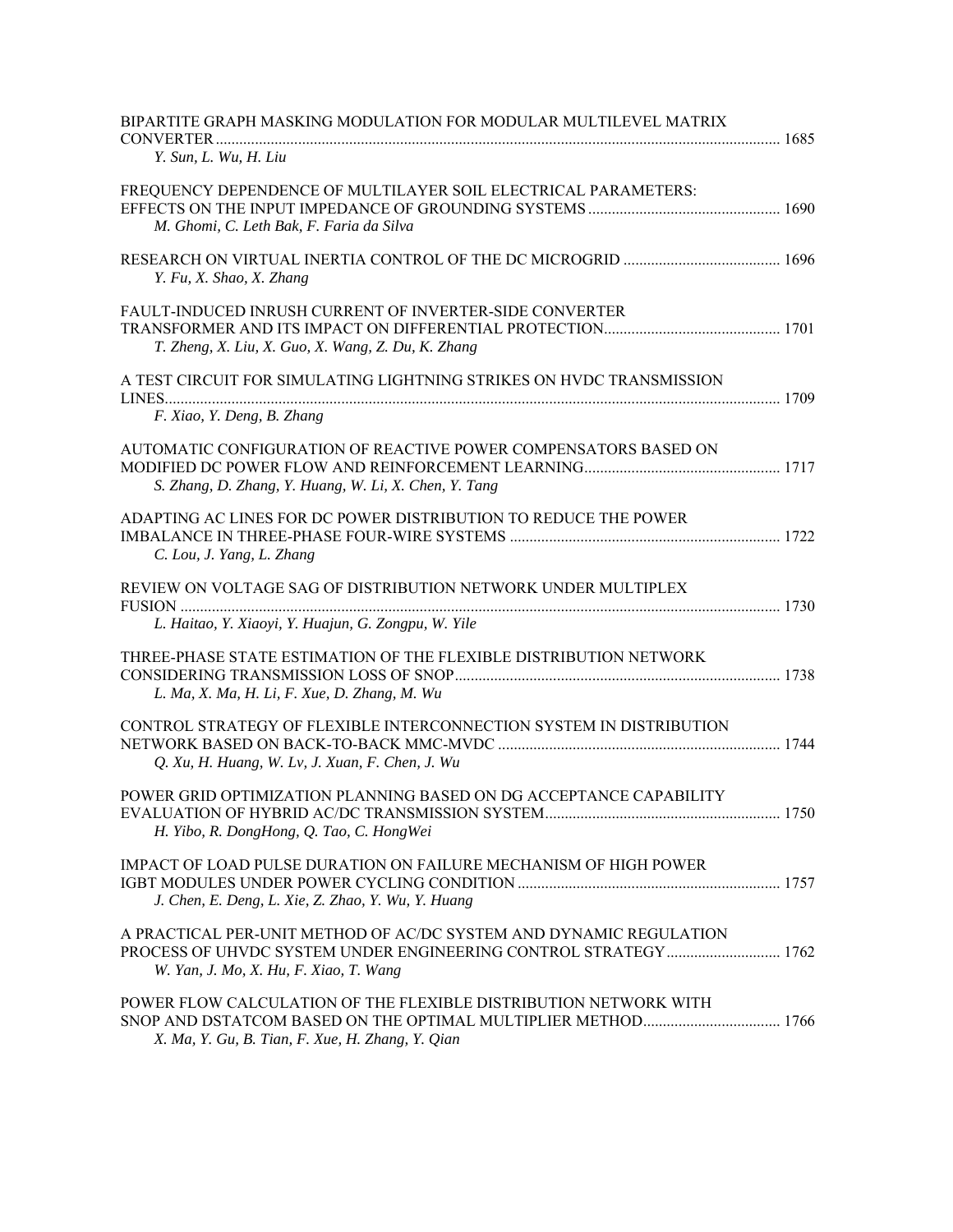| STUDY ON THE ROLE OF DC PARTITION IN IMPROVING THE STABILITY OF MULTI-<br>$M.$ Ye                                                                                               |  |
|---------------------------------------------------------------------------------------------------------------------------------------------------------------------------------|--|
| APPLICATION OF SVG TO MITIGATE VOLTAGE SAG IN ENERGIZING NO-LOAD<br>H. Jiang, S. Ma, B. Zheng, L. Ban, Z. Xiang                                                                 |  |
| MICRO-METEOROLOGICAL ANALYSIS AND PREDICTION FOR TRANSMISSION LINES<br>L. Longji, W. Xiaoguang, W. Hao, Z. Guoyong, L. Yong, L. Qiran                                           |  |
| COMPREHENSIVE COMPENSATION METHOD AND CONTROL STRATEGY OF<br>NEGATIVE SEQUENCE AND HARMONIC FOR ELECTRIFIED RAILWAY WITH DD<br>H. Wang, Q. Li, Y. Zhang, L. Jin, S. Xie, X. Zan |  |
| LOADING MARGIN EVALUATION OF AC/DC HYBRID SYSTEM USING OPTIMIZED<br>M. Han, Y. Chen, S. Gao, S. Huang, S. Shi                                                                   |  |
| RTDS BASED CLOSED LOOP TEST FOR ENTIRE RELAY PROTECTION DEVICES IN AN<br>C. Zhang, C. Liu, S. Song, Y. Yang                                                                     |  |
| TRANSIENT MODELLING AND BACKFLASHOVER RATE ANALYSIS OF A FULLY<br>H. Zhang, Q. Wang, K. Yin, C. L. Bak, F. Faria da Silva                                                       |  |
| RESILIENCE OPERATION STRATEGY FOR AC/DC DISTRIBUTION NETWORK BY<br>Y. Hang, L. Youbo, L. Qiang, G. Hongjun, X. Yue, L. Junyong                                                  |  |
| RESEARCH ON MANAGEMENT AND CONTROL TECHNOLOGY OF AIRSHIP HIGH<br>B. Dong, T. Liu, Z. Zhu, M. Dong, X. Wang, C. Wu, C. Jiang                                                     |  |
| HARMONIC CURRENT DETECTION SYSTEM FOR GRID SIDE WINDING OF<br>L. Liu, T. Zhao, Y. Li, H. Sun, Y. Liu, J. Sun, C. Zhang, S. Liu                                                  |  |
| FAULT DISSECTION PROCESS AND TYPICAL FAULT ANALYSIS OF HIGH VOLTAGE<br>Y. Zhou, B. He, Z. Ye, X. Wang, W. Zhang, J. Xu, S. Mei, Y. Dong                                         |  |
| THE COMMUNICATION METHODOLOGY ON THE LARGE-SCALE POWER SYSTEM<br>Q. Mu, L. Niu, Y. Cheng                                                                                        |  |
| STUDY ON THE FLEXIBLE ARC ELIMINATION METHOD FOR GROUNDING FAULT OF<br>T. Wang, G. Li, L. Geng, X. Jin, L. Wang, W. Chen, Z. Yan, H. Chen                                       |  |
| STRUCTURE OPTIMIZATION OF OFFSHORE MULTI-PLATFORM POWER SYSTEM<br>Z. Jiang, Q. Yu, H. Zhang, Z. Tao, G. Long, Y. Liu, M. Guo                                                    |  |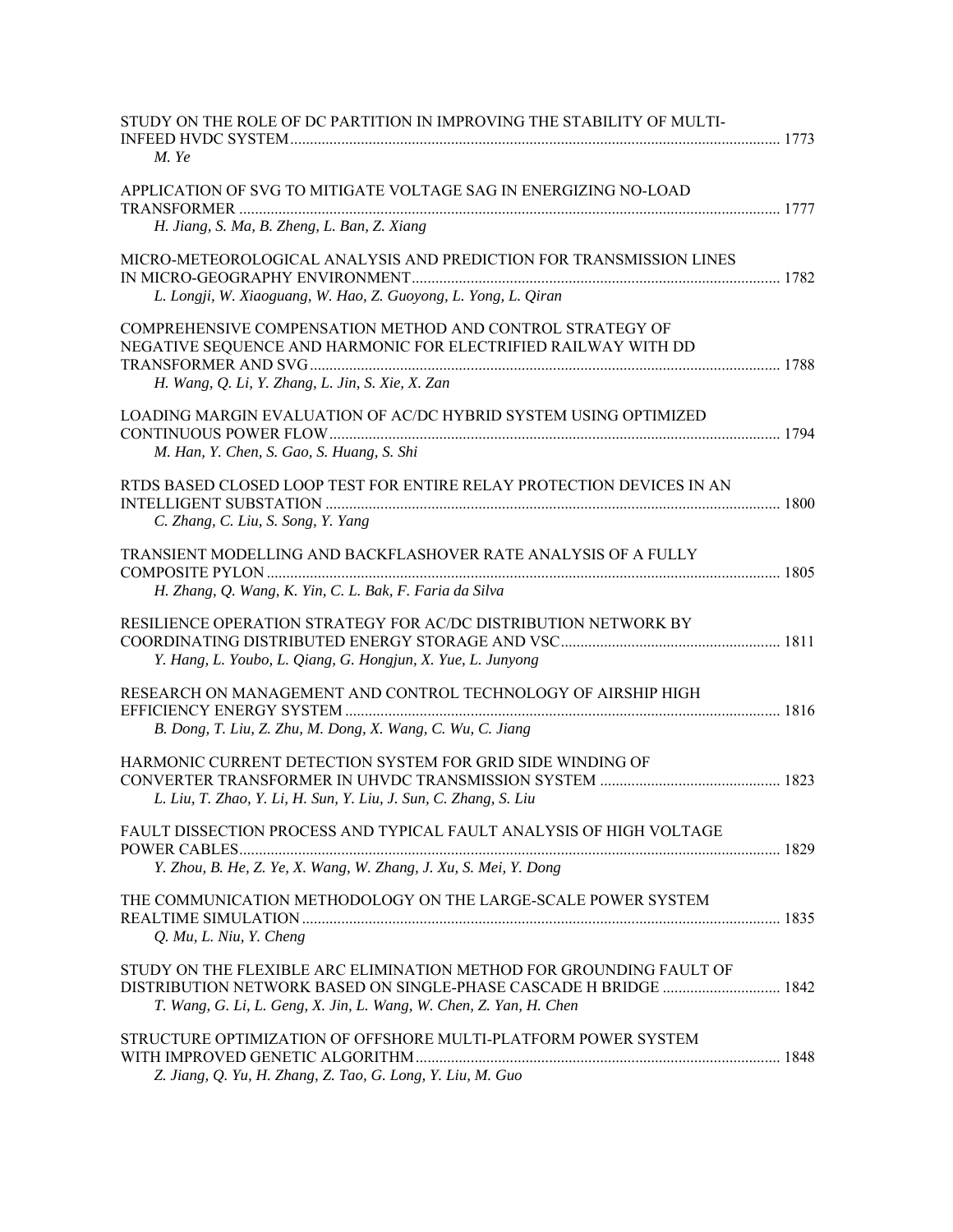| RESEARCH ON TRANSIENT MODELING METHOD AND APPLICABILITY OF                                                                                                                                    |  |
|-----------------------------------------------------------------------------------------------------------------------------------------------------------------------------------------------|--|
| S. Di, J. Yake, W. Gengbo, W. Lei                                                                                                                                                             |  |
| RESEARCH ON SHORT CIRCUIT CURRENT RECOGNITION AND ZERO PREDICTION<br>ALGORITHM FOR FAST SWITCHING VARIABLE RESISTANCE TRANSFORMER 1859<br>Z. Qingping, Y. Zhenhua, L. Xiuguang, G. Bo, Z. Xiu |  |
| ESTIMATION OF VFTO CAUSED BY SAME FREQUENCY AND PHASE WITHSTAND<br>H. Ni, L. Tian, F. Ma, B. Niu, L. Chen, Y. Wei                                                                             |  |
| OPTIMAL OPERATION AND ENERGY STORAGE MODE ANALYSIS OF INTEGRATED<br>ENERGY SYSTEM CONSIDERING UNCERTAINTY OF RENEWABLE ENERGY OUTPUT 1869<br>X. Qi, H. Xiong, H. Xiao, W. Pei                 |  |
| STABILITY ANALYSIS OF ±10KV MMC BASED GRID-CONNECTED CONVERTER  1876<br>W. Bao, D. Yao, C. Yang, X. Yang, B. Liu, T. Zhou                                                                     |  |
| THE PERFORMANCE ANALYSIS OF THREE TYPES OF COMPENSATION TOPOLOGIES<br>K. Shi, Z. Cheng, W. Wang, D. Meng, W. Chai                                                                             |  |
| 6-INCH 4.5KV/10KA IGCT WITH LOW ON-STATE VOLTAGE FOR DC CIRCUIT                                                                                                                               |  |
| C. Guohong, C. Yongmin, C. Fanglin, J. Yi, L. Jiapeng, Z. Wenpeng, Z. Hong, X. Huanxin, P.<br>Xuejun                                                                                          |  |
| A NOVEL DESIGN METHOD OF AC FILTER BASED ON POLYGON-SHAPE HARMONIC<br>Q. Xin, X. Zhao, Y. Huang, L. Guo, Y. Li, Z. Li                                                                         |  |
| RESEARCH ON OPTIMAL DISPATCHING STRATEGY OF REGENERATIVE ELECTRIC<br>S. Xuejun, L. Shupeng, H. Xianxu, S. Jie, Z. Weiguo                                                                      |  |
| RESEARCH ON INFLUENCE FACTORS OF DC BREAKDOWN CHARACTERISTICS IN<br>X. Li, X. Yao, J. Chen                                                                                                    |  |
| A NEW QUASI Z-SOURCE NETWORK APPLIED TO DIRECT MATRIX CONVERTER  1907<br>B. Zou, Y. Guo, W. Deng, Z. Wang                                                                                     |  |
| SIMULATION CALCULATION OF ELECTRIC FIELD PROTECTION FOR LIVE-WORKING                                                                                                                          |  |
| L. Xie, F. Yang, L. Wang, P. Tang                                                                                                                                                             |  |
| DISTRIBUTIONS OF THE ELECTRIC FIELD OF STAKPAK IGBT SUBMODULE BASED<br>X. Zhang, Y. Du, Z. Sai, X. Tang                                                                                       |  |
| HARMONIC RESONANCE MODAL ANALYSIS OF MULTI-INVERTER GRID-                                                                                                                                     |  |
| G. Li, T. Wang, Y. Song, L. Wang, Z. Yan, H. Chen, W. Chen                                                                                                                                    |  |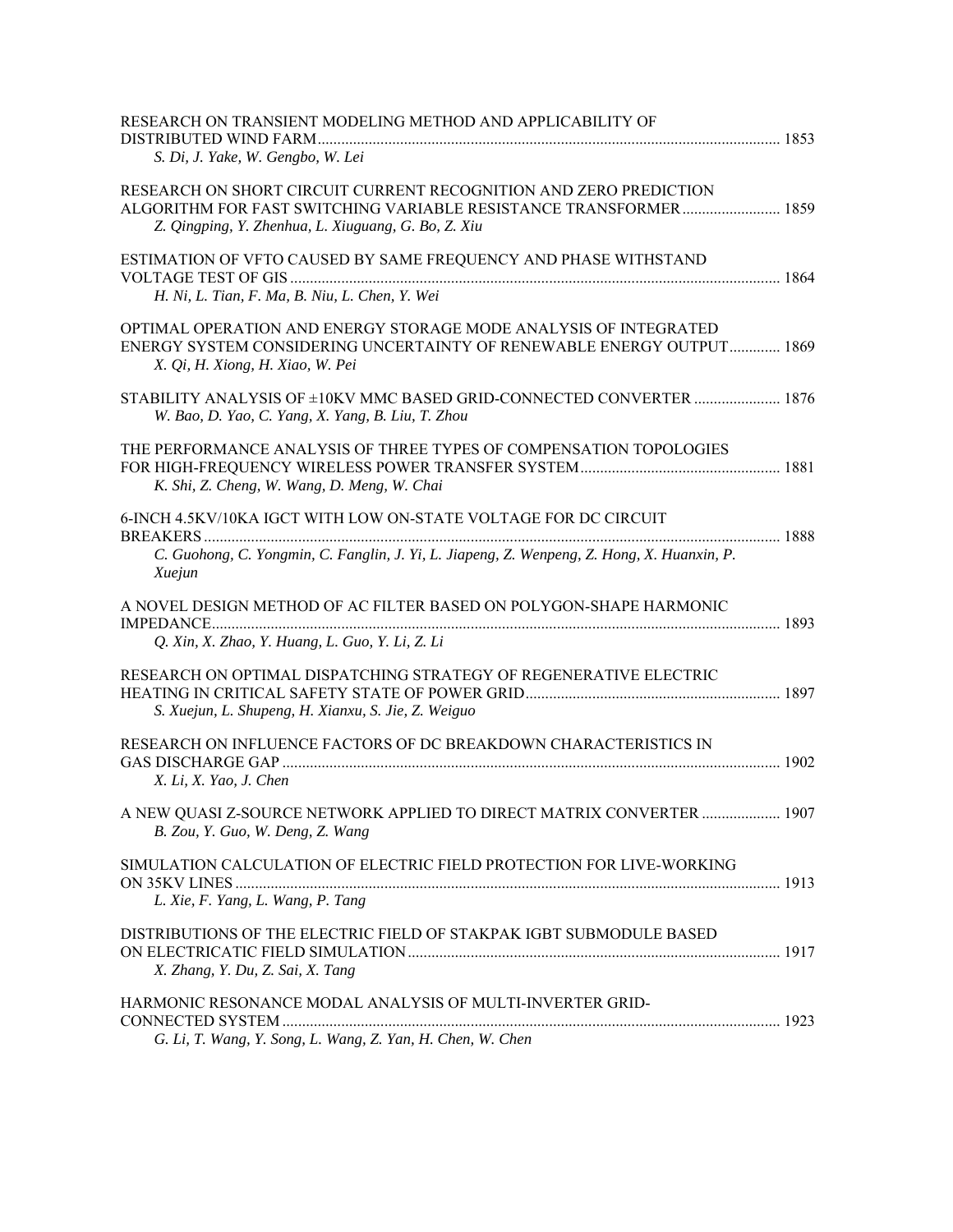| VOLTAGE COLLAPSE POINT ESTIMATION IN AC-DC HYBRID POWER SYSTEMS<br>C. Liu and Q. Wang                                              |      |
|------------------------------------------------------------------------------------------------------------------------------------|------|
| Z. Wang, X. Zhou, X. Zhou, L. Ni, H. Tong                                                                                          |      |
| ANALYSIS OF HARMONIC AMPLIFICATION AND VOLTAGE SAG INDUCED BY<br>INRUSH CURRENT AND THE SUPPRESSION MEASURES IN THE EARLY STAGE OF |      |
| H. Yanan, Z. Bin, J. Hongli, Z. Peipeng<br>ANALYSIS OF INSULATION STATE ON BODY FEELING UNDER THE AC AND DC                        |      |
| B. Yang, W. Han, Y. Wang, Y. Jing, G. Zhang, S. Wang, X. Bai, J. Wu                                                                |      |
| OPTIMIZATION OF STRUCTURE FOR OVERHEATING FAULT SIMULATION OF HIGH<br>W. Guan and T. Shengwu                                       |      |
| STUDY ON THE FAULT RIDE THROUGH CONTROL FOR AC-DC HYBRID                                                                           |      |
| Y. Zhou, Y. Lu, X. Ge, D. Li                                                                                                       |      |
| RESEARCH ON FAST FAULT LOCATION AND ISOLATION STRATEGY IN NAN'AO<br>Z. Jian, S. Chao, C. Rui, X. Leishi, L. Pandian                |      |
| RESEARCH ON TRANSIENT VOLTAGE CAUSED BY CIRCUIT BREAKERS SWITCHING<br>W. Xu, B. Zheng, Y. Zhang, N. Du                             |      |
| ENERGY STORAGE TECHNOLOGY IN POWER GRID AND ITS CONFIGURATION<br>M. Zhang, C. Qiu, R. Huang, L. Lan, P. Zhao                       |      |
| INVESTIGATING SUB- AND SUPER-SYNCHRONOUS INTERACTION BETWEEN STATIC<br>X. Sun, B. Zhou, P. Liu, X. Xie, J. Shair, X. Chang, W. Wei |      |
| THE IMPACT OF CYBER-PHYSICAL FUSION ON DISTRIBUTION NETWORK                                                                        |      |
| Z. Hu, Z. Lv, Y. Liu, Q. Tong, H. Wang, Z. Zhang, Y. Cai, D. Liu                                                                   |      |
| A MULTI-OBJECTIVE JOINT PLANNING OF TRANSMISSION CHANNEL AND ENERGY<br>Z. Chen, N. Tai, Y. Hu, W. Huang, L. Li                     |      |
| A PRACTICAL MODEL FOR STABILITY ANALYSIS OF MODULAR MULTILEVEL<br>Y. Wang, T. Wei, L. Zhu, W. Li, Z. Zhu, S. Xu                    | 2001 |
|                                                                                                                                    |      |
| TO EXTREMELY REDUCE THE CAPACITANCE OF STATCOM WITH CONTROLLABLE<br>X. Ge, M. Shi, C. Zhang, Y. Yuan, D. Huang                     |      |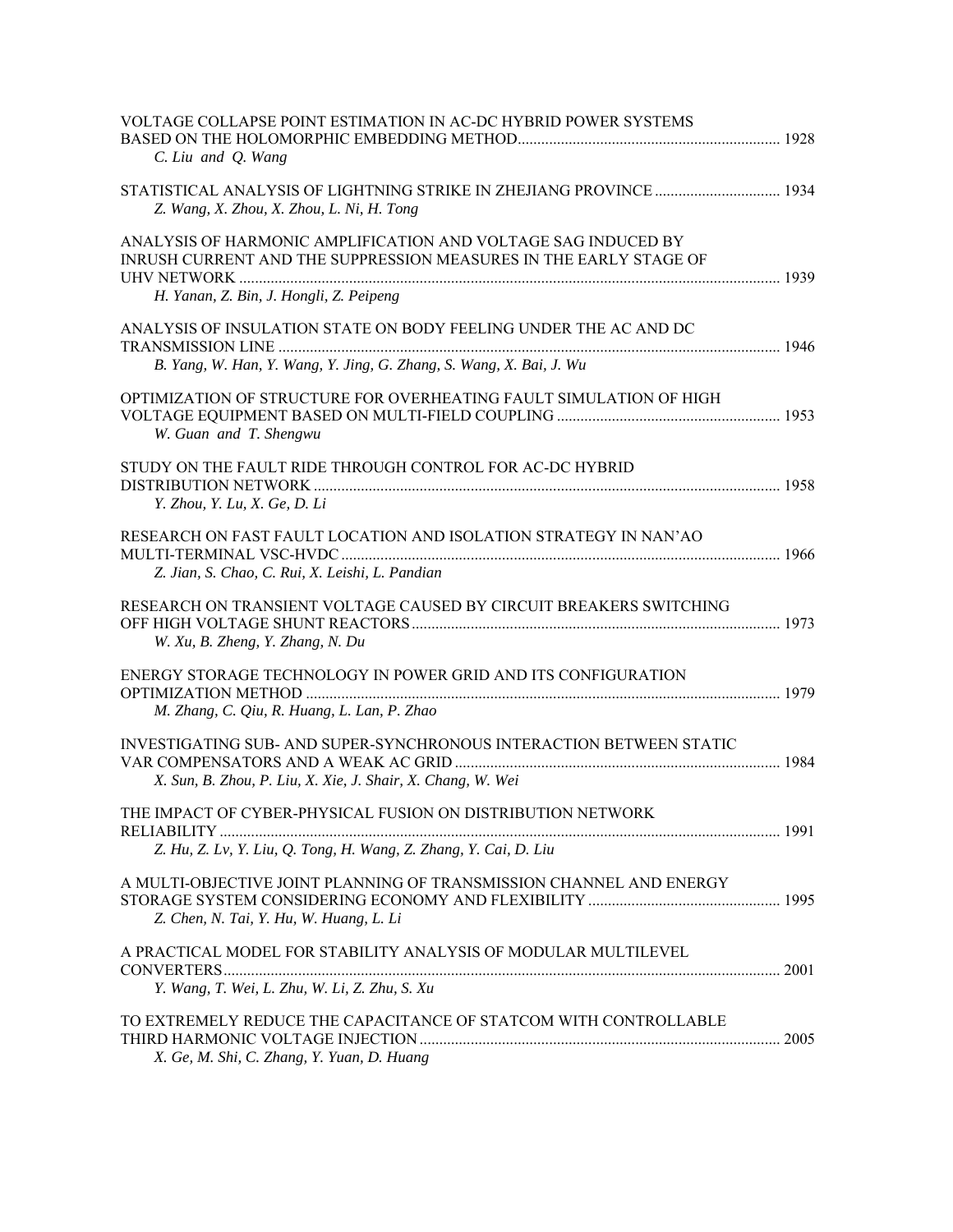| FIELD TEST AND ANALYSIS OF FREQUENCY DOMAIN SPECTROSCOPY OF HIGH-<br>Z. Pan, J. Deng, J. Zhang, H. Zhou, Z. Xie                                                                                                  |  |
|------------------------------------------------------------------------------------------------------------------------------------------------------------------------------------------------------------------|--|
| RESEARCH ON ACTIVE POWER CONTROL TECHNOLOGY OF LARGE-SCALE<br>L. Wu, Y. Sun, H. Liu, M. Xu, J. Zhang                                                                                                             |  |
| FREQUENCY STABILITY ANALYSIS OF HIGH PROPORTION RENEWABLE ENERGY<br>M. Wang, S. Ma, T. Wang, S. Zeng                                                                                                             |  |
| STUDY ON DISCHARGE CHARACTERISTICS OF FLOATING FOREIGN MATTERS ON<br>S. Wang, T. Jiang, W. Li, H. Li, N. Li                                                                                                      |  |
| FREQUENCY-DEPENDENT GAIN BASED DAMPING CONTROL OF SSO IN WIND FARMS<br>F. Zhang, C. Yin, C. Hong, X. Yang, Y. Liu, X. Xie                                                                                        |  |
| ANALYSIS OF RENEWABLE ENERGY PRIMARY FREQUENCY CONTROL STRATEGY  2041<br>L. Yan, T. Xinshou, L. Chao, T. Haiyan                                                                                                  |  |
| ANALYSIS ON TRANSIENT PROCESS OF MMC-BASED DC-SIDE FAULT UNDER POLE-<br>Z. Ma, H. Zhu, Y. Wang, J. Wang, W. Huang                                                                                                |  |
| CONTROL REQUIREMENT AND KEY ISSUE FOR RENEWABLE ENERGY CONNECT TO<br>L. Yan, L. Hongzhi, W. Chunxia, W. Zhibing                                                                                                  |  |
| THE RESEARCH AND IMPLEMENTATION OF POWER CPS SIMULATION PLATFORM<br>Y. Wang, S. Xu, Y. Xu, Q. Mu, X. Zhang                                                                                                       |  |
| RESEARCH ON DISTRIBUTED WIND FARM REACTIVE POWER OPTIMIZATION<br>M. Teng, Z. Aijun, L. Shichuan, G. Yu, J. Liu, X. Liu                                                                                           |  |
| AN ACCELERATION ALGORITHM FOR JUNCTION SEMICONDUCTOR DEVICES 2072<br>Y. Li, X. Yang, C. Li, Y. Chen                                                                                                              |  |
| A CONTROL AND PROTECTION SCHEME OF DC COLLECTION GRID-CONNECTED<br>Z. Ma, Y. Wang, H. Zhu, C. Gao, W. Huang                                                                                                      |  |
| CONTROLLER PARAMETER OPTIMIZATION OF DIRECT-DRIVE PERMANENT<br>MAGNET SYNCHRONOUS GENERATOR BASED ON SGA-SVM CLASSIFICATION  2083<br>W. Xiang, L. Ban, P. Zhou                                                   |  |
| RESONANCE ANALYSIS OF WIND POWER INTEGRATION VIA MMC-HVDC BASED ON<br>X. Wang, H. Liu, Z. Feng, S. Sheng, Q. Zhao                                                                                                |  |
| DESIGN AND IMPLEMENTATION OF OFFSHORE OIL PLATFORM DISTRIBUTED<br>MICROGRID SITUATION AWARENESS AND DYNAMIC CAPACITY INCREASE SYSTEM  2094<br>Q. Yu, Z. Jiang, Z. Tao, M. Guo, Q. Lin, J. Shang, Y. Liu, G. Long |  |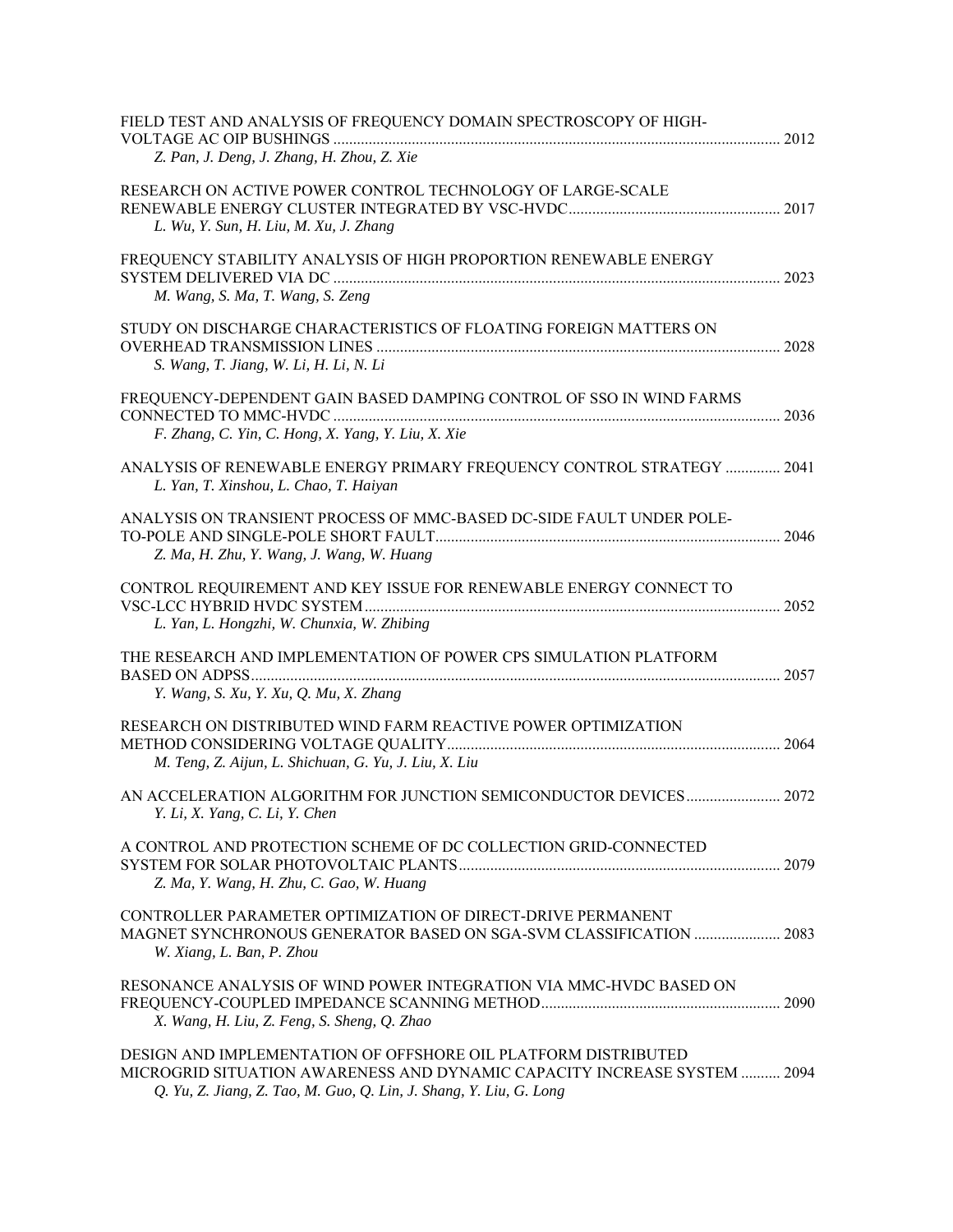| W. Zhou, Z. Xiaosong, Y. Xufeng, X. Wei                                                                                                                                                              |  |
|------------------------------------------------------------------------------------------------------------------------------------------------------------------------------------------------------|--|
| CAPACITY CONFIGURATION AND COORDINATED CONTROL OF SYNCHRONOUS<br>H. Zhu, Y. Shen, H. Xiong, C. Xu, Y. Wang                                                                                           |  |
| RESEARCH ON THE EFFECTS OF DIFFERENT DC FILTER CONFIGURATIONS IN<br>Y. Wu, F. Yu, J. Guo, L. Shen                                                                                                    |  |
| COORDINATED CONTROL STRATEGY FOR IMPROVING DC VOLTAGE QUALITY OF<br>Y. Zhao, G. Wu, F. Cong, Y. Zhang, Q. Yang, Z. Du                                                                                |  |
| A FEED-FORWARD CONTROL STRATEGY OF VIRTUAL SYNCHRONOUS GENERATOR<br>D. Mengxue, L. Yang, X. Wei, L. Jianyu, X. Chentai, Z. Xiaoyu                                                                    |  |
| PLANNING OF ACTIVE POWER DISTRIBUTION NETWORK BASED ON SOURCE-<br>Z. Jiang, Q. Yu, A. Li, Y. Xiong, G. Long, Y. Liu                                                                                  |  |
| EMERGENCY CONTROL STRATEGY FOR ELIMINATING OVER-VOLTAGE OF WEAK<br>Q. Wang, L. Yao, D. Ke, W. Li, H. Chang, F. Cheng, G. Lu                                                                          |  |
| A SHORT-TERM PREDICTION METHOD OF WIND POWER BASED ON IMPROVED<br>H. Shi, J. Yan, M. Ding, Z. Jiang, Y. Li, T. Gao                                                                                   |  |
| MECHANICAL DC BREAKER FOR DC DISTRIBUTION NETWORK TEST METHOD  2155<br>B. Chang, S. Wang, F. Lv                                                                                                      |  |
| FACTORY EXPERIMENTAL STUDY ON WITHSTAND VOLTAGE AND SYNCHRONOUS<br>Z. Luyao, L. Te, Z. Qingguo, C. Junping, X. Wenling, L. Naiyi                                                                     |  |
| THE COORDINATED CONTROL TECHNOLOGY OF THE AC/DC HYBRID MICROGRID IN<br>Q. Wang, Y. Li, Q. Zhang                                                                                                      |  |
| CHARACTERISTIC OF VOLTAGE AND CURRENT WAVEFORMS OF MOA IN UHV AC<br>SUBSTATION BY LIGHTNING INVASION OVER-VOLTAGE IN THE NEAR AREA  2171<br>C. Xiujuan, L. Tiantian, L. Ting, Z. Liuchun, S. Weidong |  |
| RESEARCH ON POWER SUPPLY RELIABILITY ASSESSMENT OF GRID-CONNECTED<br>G. Niu, Y. Ji, M. Wu, L. Kou, X. Hou, X. Qu, Y. Li, S. Sun, P. Yu                                                               |  |
| ANALYSIS OF TRANSIENT OVERVOLTAGE IN MMC-HVDC SYSTEM WITH DC<br>C. Sheng, L. Xiao, L. Ren, S. Liang, Z. Cai, X. Tan                                                                                  |  |
| SMALL-SIGNAL STABILITY ANALYSIS OF DOUBLY-FED PUMPED STORAGE PLANTS<br>S. Zhu, K. Liu, X. Liao, L. Qin, Q. Huai, Y. Li, F. Wang, S. Yang, M. Chen, D. Li                                             |  |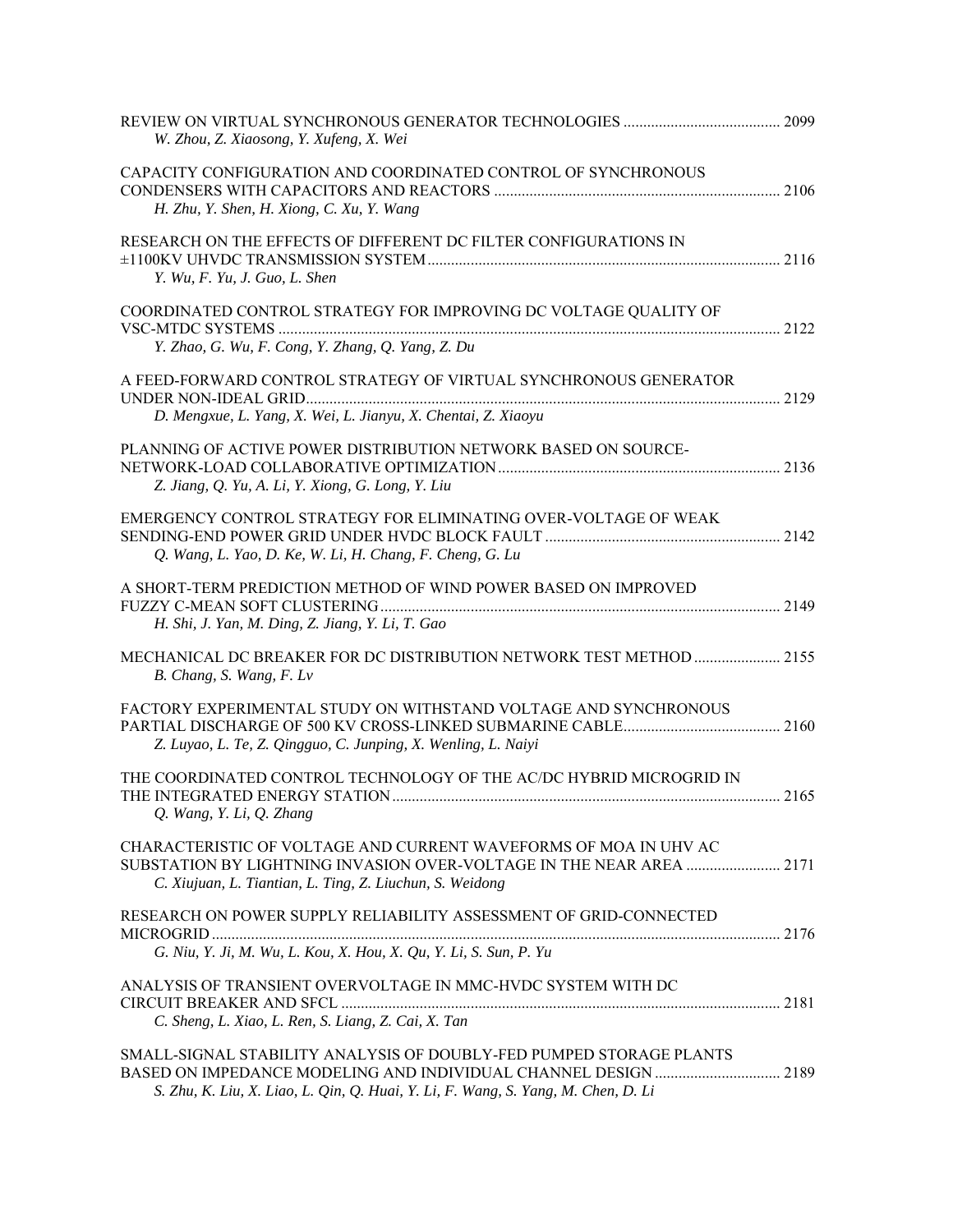| RESEARCH OF ECONOMIC EVALUATION METHODS ON MULTI-PLATFORM POWER<br>Y. Liu, Q. Yu, J. Che, G. Long, Z. Jiang, M. Guo                                                                |  |
|------------------------------------------------------------------------------------------------------------------------------------------------------------------------------------|--|
| PROTECTION SCHEME OPTIMIZATION FOR VSC-HVDC DISTRIBUTION NETWORKS 2198<br>W. An, C. Z. Wei, G. Fang, W. L. Mao, M. X. Zhou, G. Yi, Z. Pan                                          |  |
| T. Wang, F. Zhang, H. Huang, X. Zeng, W. Xiao, J. Wu, Q. Yang, Y. Zhang                                                                                                            |  |
| DEVELOPMENT AND TEST RESEARCH OF 10KV DC CIRCUIT BREAKER BASED ON<br>W. Li, B. Liu, F. Xiao, H. Wang, Y. Wang, W. Xie, Z. Yu                                                       |  |
| APPLICATION OF ARC BREAKING SIMULATION IN DEVELOPMENT OF EXTRA HIGH<br>H. Zhang, Y. Yao, Z. Wang, B. Zhang, X. Hao, Y. Liu, Y. Du                                                  |  |
| UNIFIED VOLTAGE DROOP CONTROL STRATEGY FOR VSC-MTDC IN HVDC SYSTEM 2220<br>S. A. Khan, C. Liu, J. A. Ansari                                                                        |  |
| RESEARCH ON THE RESONANCE CHARACTERISTICS OF ±1100KV UHVDC<br>F. Yu, Y. Wu, J. Guo                                                                                                 |  |
| OPERATION ANALYSIS OF CAP AND PIN SUSPENSION CERAMIC INSULATORS WITH<br>Y. Chao and L. Zhang                                                                                       |  |
| NEW METHOD FOR FAULT LINE SELECTION IN DISTRIBUTION NETWORK BASED ON<br>X. Liu, X. Yin, R. Chen, Q. Xu, Z. Yuan, L. Yu                                                             |  |
| A MULTI-DIMENSIONAL SYNCHRONIZATION METHOD FOR 5G COMMUNICATION-<br>BASED CURRENT DIFFERENTIAL PROTECTION OF DISTRIBUTION NETWORKS 2244<br>S. Chen, J. Li, L. Song, B. Qi, C. Wang |  |
| WARNING METHOD OF FAULT FOR LEAD-ACID BATTERY OF ENERGY STORAGE<br>J. Wang, W. Huang, N. Tai, Y. Luo                                                                               |  |
| Y. Shaoyu, J. Dongrong, Y. Junfeng, J. Yong, Y. Chao                                                                                                                               |  |
| ANALYSIS OF SAFE MAINTENANCE METHODS FOR 750KV FOUR-CIRCUIT<br>P. Yong, L. Xinglie, L. Ting, X. Bin, Z. Zhun                                                                       |  |
| PANORAMIC VISUALIZATION OF THERMAL FAULTS IN POWER TRANSFORMER<br>H. Liu, B. Xia, Y. Chang, Y. Jiang, H. Feng, S. Lu, W. Lu, W. Zhao                                               |  |
| APPLICATION OF DEEP NEURAL NETWORKS FOR FAULT DIAGNOSIS IN A HYBRID<br>K. Zhao and L. Shi                                                                                          |  |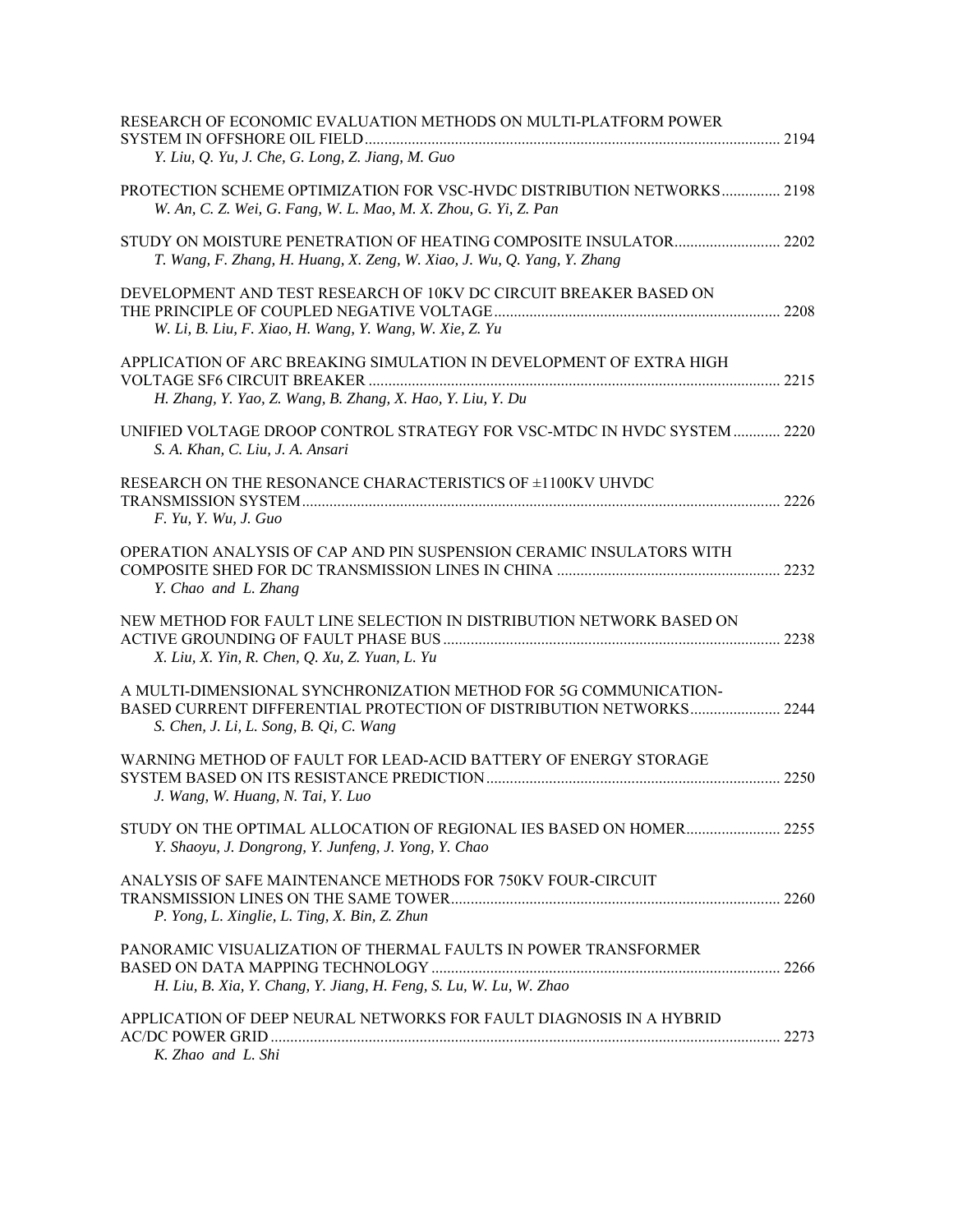| HIERARCHICAL CONTROL OF MID-LONG TERM VOLTAGE STABILITY IN A HYBRID                                                                      |      |
|------------------------------------------------------------------------------------------------------------------------------------------|------|
| S. Gong and W. Zhang                                                                                                                     |      |
| ANALYSIS OF VACUUM TAP CHANGER FAILURES IN POWER AND CONVERTER<br>Y. Yuan, J. Yang, L. Bao, W. Zhang, L. Zhao, X. Li                     |      |
| <b>INVESTIGATION ON SURFACE ELECTRIC FIELD DISTRIBUTION OF WORKERS</b><br>H. Shuhua, W. Tian, W. Xingyu, S. Haiping                      |      |
| STUDY ON MECHANICAL PROPERTIES OF INSULATION PULL ROD FOR UHV AC GIS                                                                     | 2297 |
| R. Hu, B. Cui, Y. Chen, H. Wang, Z. Wu, Y. Lu, W. Liao, P. Liu, Z. Peng                                                                  |      |
| POLE-TO-POLE SHORT-CIRCUIT FAULT LOCATION FOR MMC-BASED DC<br>X. Gao, W. Huang, N. Tai, Z. Xiao                                          |      |
| DESIGN OF VOLTAGE SAG AND HARMONIC DETECTION ALGORITHM FOR<br>S. Teng, X. Shen, J. Hua, B. Jinhua, Y. Guan                               | 2306 |
| RESEARCH ON THE DESIGN OF APF WITH HARMONIC COMPENSATION APPLIED TO<br>H. Yong, W. Fangjie, Y. Yiming, W. Ling, J. Yiming, H. Zhiyuan    |      |
| CHARACTERISTICS OF FAULTS OF HIGH VOLTAGE OVERHEAD TRANSMISSION<br>X. Zhou, J. Xu, S. Wang, X. Zhou, Z. Wang, Y. Huang                   |      |
| DISTRIBUTED GENERATION PENETRATION DETERMINATION CONSIDERING POWER<br>H. Wang and W. Huang                                               |      |
| RESEARCH ON THREE-DIMENSIONAL DISTRIBUTION OF RADIO INTERFERENCE IN<br>H. Wang, Q. Li, Z. Liao, T. Meng, Y. Liu, G. Xie, L. Lan          | 2327 |
| A NOVEL PROBE-POWER BASED FAULT LOCATION METHOD FOR LVDC MICROGRID<br>Z. Xiao, X. Zheng, N. Tai, X. Gao                                  | 2331 |
| RESEARCH ON BUFFER CIRCUIT SUITABLE FOR SOLID STATE DC CIRCUIT BREAKER 2336<br>W. Xie, F. Xiao, B. Liu, R. Zeng, W. Li, L. Qu, Z. Song   |      |
| THERMAL-STRUCTURAL ANALYSIS FOR THE WATER-COOLING PLATE OF PRESS-<br>PACK IGBT SERIES-CONNECTED VALVE AND STRUCTURE OPTIMIZATION FOR THE |      |
| T. Yuan, W. Kang, Z. Zhou, H. Yang, Y. Gong                                                                                              |      |
| F. Chen, H. Huang, J. Wu, W. Xu, B. Wang, H. Lu                                                                                          |      |